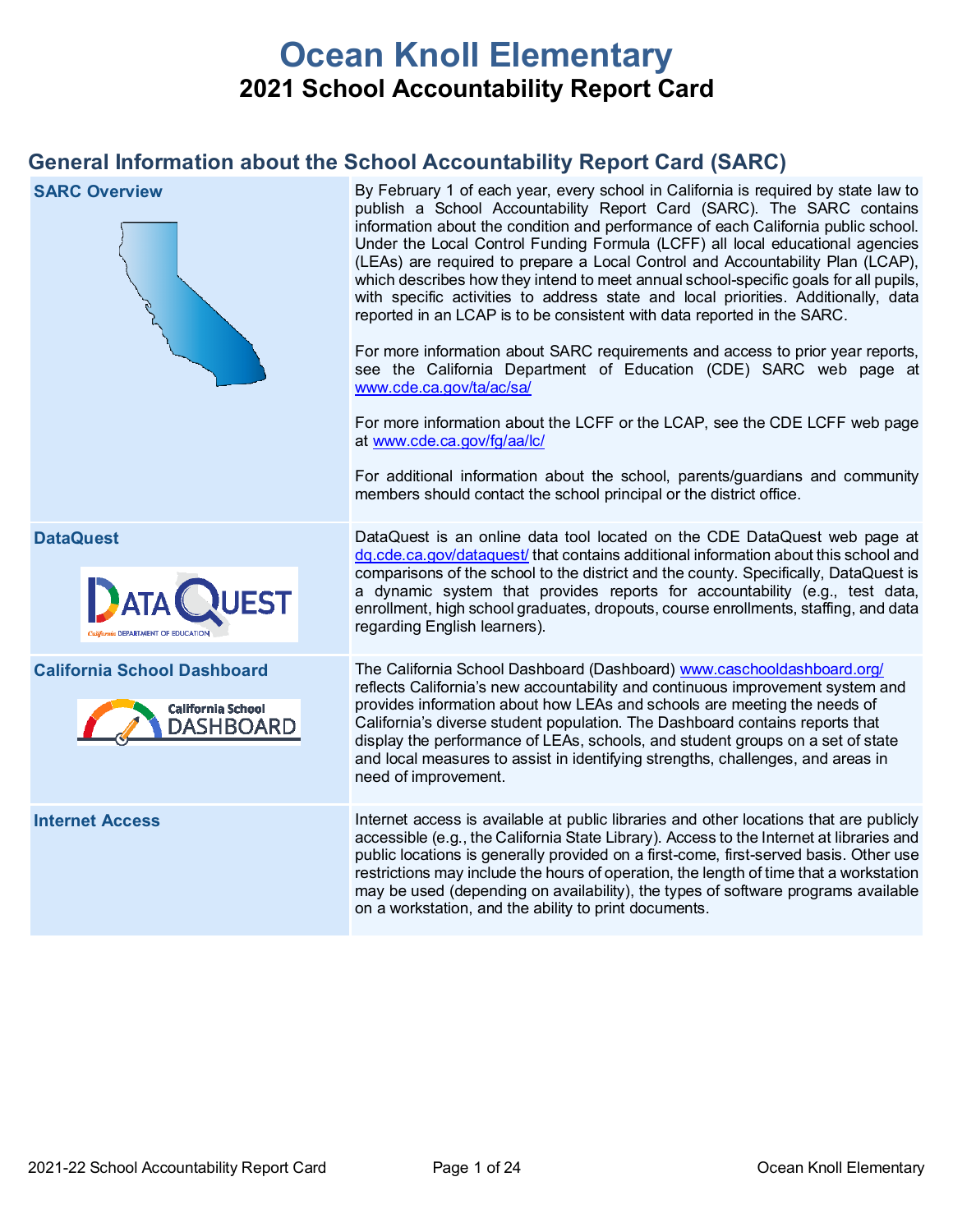### **2021-22 School Contact Information**

| <b>School Name</b>                                 | Ocean Knoll Elementary       |  |  |  |  |
|----------------------------------------------------|------------------------------|--|--|--|--|
| <b>Street</b>                                      | 910 Melba Rd.                |  |  |  |  |
| City, State, Zip                                   | Encinitas, CA 92024-3901     |  |  |  |  |
| <b>Phone Number</b>                                | (760) 944-4351               |  |  |  |  |
| <b>Principal</b>                                   | Claudia Bugarin              |  |  |  |  |
| <b>Email Address</b>                               | claudia.bugarin@eusd.net     |  |  |  |  |
| <b>School Website</b>                              | https://oceanknoll.eusd.net/ |  |  |  |  |
| County-District-School (CDS) Code 37 68080 6038152 |                              |  |  |  |  |

| 2021-22 District Contact Information |                                                         |  |  |  |  |
|--------------------------------------|---------------------------------------------------------|--|--|--|--|
| <b>District Name</b>                 | <b>Encinitas Union Elementary School District</b>       |  |  |  |  |
| <b>Phone Number</b>                  | 760.944.4300                                            |  |  |  |  |
| Superintendent                       | Andrée Grey                                             |  |  |  |  |
| <b>Email Address</b>                 | Andrée.Grey@eusd.net                                    |  |  |  |  |
| <b>District Website Address</b>      | https://www.eusd.net/our-district/school-accountability |  |  |  |  |

### **2021-22 School Overview**

Ocean Knoll Elementary is an award-winning public school in Encinitas, California that has served multiple generations of kindergarten through sixth grade children since 1959. Ocean Knoll's International Baccalaureate Primary Years Program, authorized in 2013, provides our students an engaging education in which students master twenty-first century knowledge and skills through an academically challenging curriculum, requiring students to take initiative, research, organize and complete projects, and present their findings, preparing our children for critical thinking, community service, and college-level coursework.

The mission of Ocean Knoll Elementary School is to meet the diverse needs of our students by fostering collaboration and innovation within our rigorous and personalized educational programs. Through inquiry, reflection and responsible action, Ocean Knoll's programs encourage students to become compassionate, life-long learners who think critically about their role as active citizens of a global community.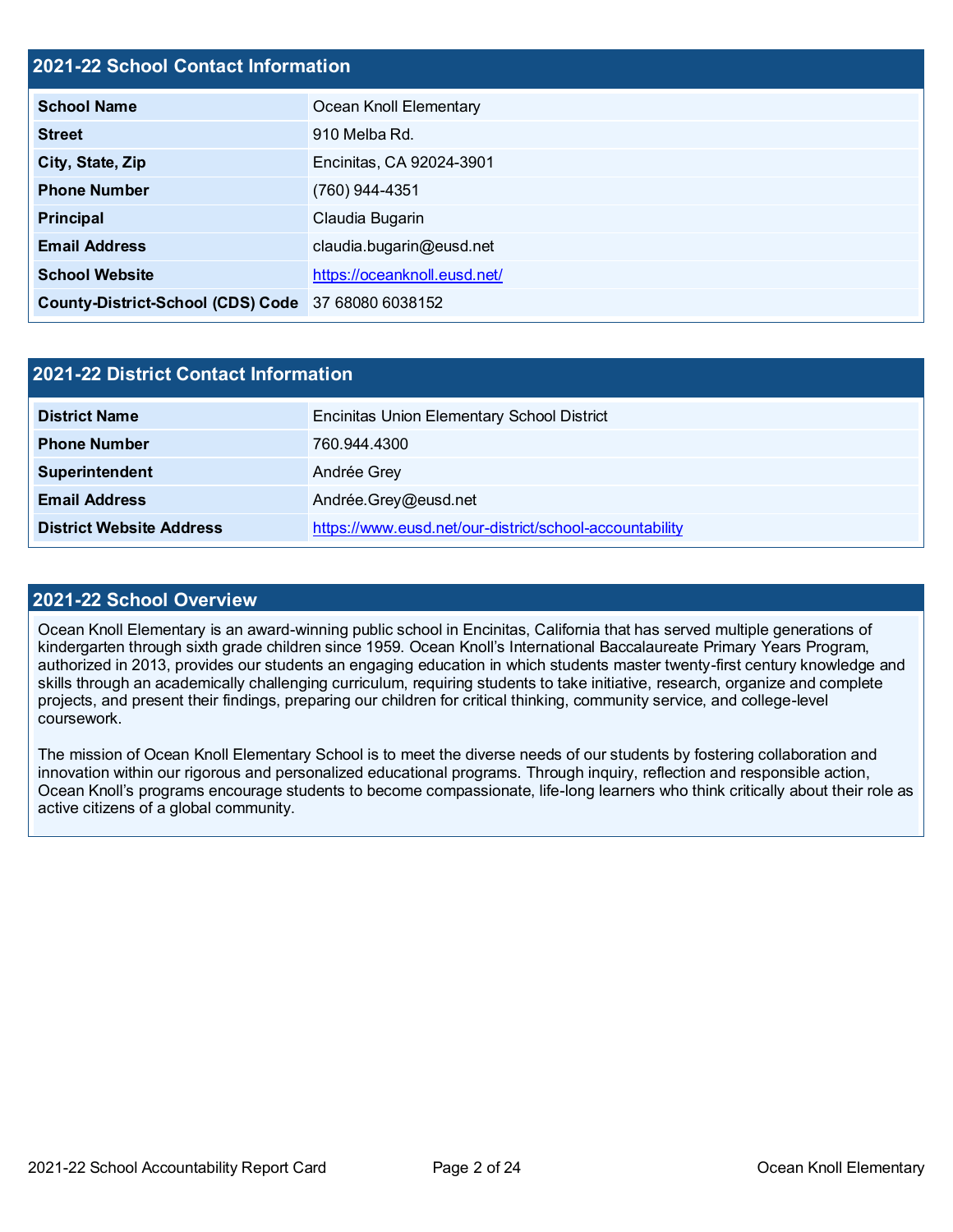# **About this School**

| 2020-21 Student Enrollment by Grade Level |                           |  |  |  |  |
|-------------------------------------------|---------------------------|--|--|--|--|
| <b>Grade Level</b>                        | <b>Number of Students</b> |  |  |  |  |
| Kindergarten                              | 61                        |  |  |  |  |
| Grade 1                                   | 77                        |  |  |  |  |
| Grade 2                                   | 80                        |  |  |  |  |
| Grade 3                                   | 86                        |  |  |  |  |
| Grade 4                                   | 73                        |  |  |  |  |
| Grade 5                                   | 84                        |  |  |  |  |
| Grade 6                                   | 97                        |  |  |  |  |
| <b>Total Enrollment</b>                   | 558                       |  |  |  |  |

# **2020-21 Student Enrollment by Student Group**

| <b>Student Group</b>                   | <b>Percent of Total Enrollment</b> |
|----------------------------------------|------------------------------------|
| <b>Female</b>                          | 46.6                               |
| <b>Male</b>                            | 53.4                               |
| American Indian or Alaska Native       | 0.2                                |
| Asian                                  | 1.8                                |
| <b>Black or African American</b>       | 0.4                                |
| <b>Filipino</b>                        | 1.1                                |
| <b>Hispanic or Latino</b>              | 40.3                               |
| Native Hawaiian or Pacific Islander    | 0.5                                |
| <b>Two or More Races</b>               | $\mathbf{3}$                       |
| <b>White</b>                           | 51.6                               |
| <b>English Learners</b>                | 22.9                               |
| <b>Homeless</b>                        | 0.2                                |
| <b>Socioeconomically Disadvantaged</b> | 31.9                               |
| <b>Students with Disabilities</b>      | 12.4                               |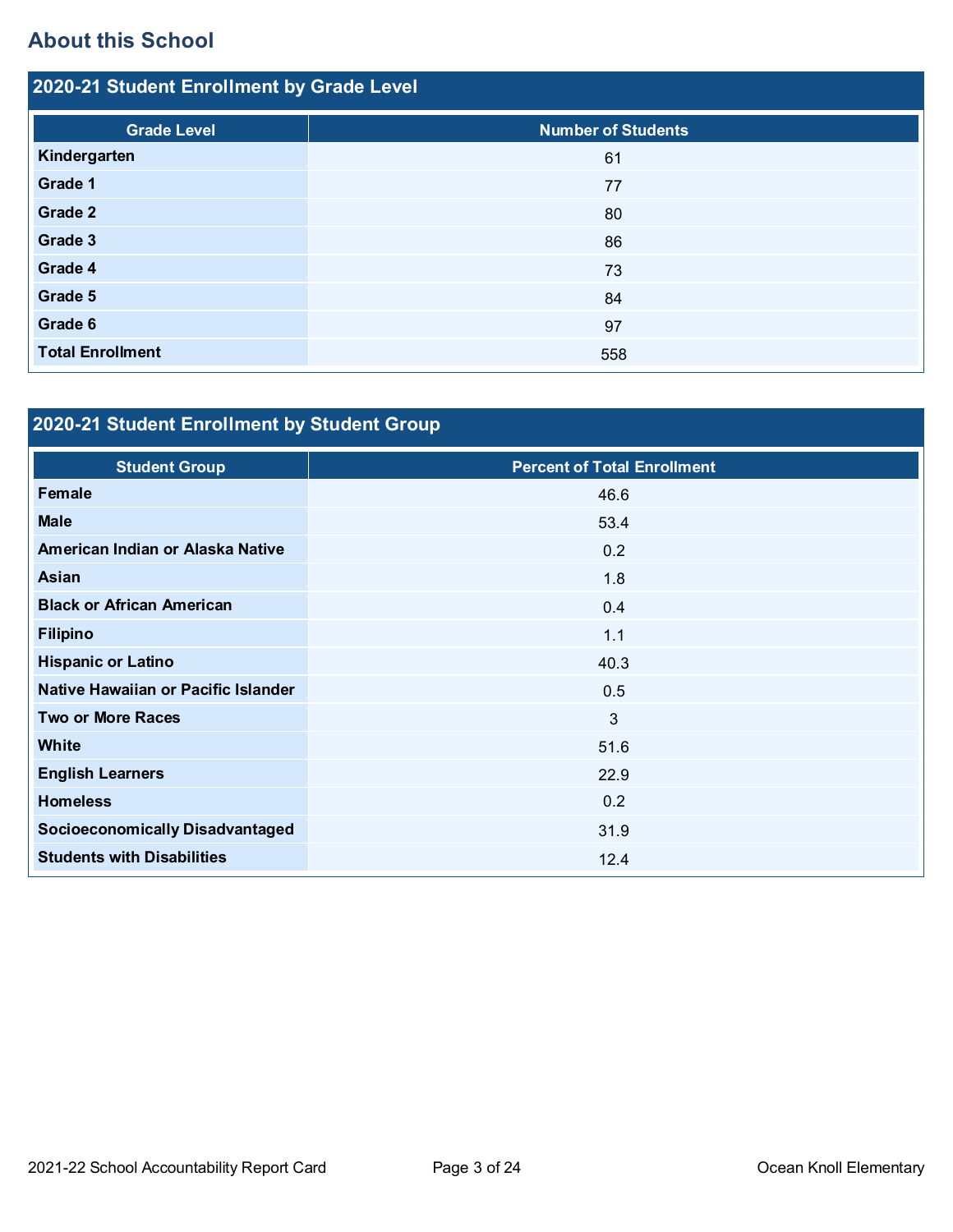# **A. Conditions of Learning State Priority: Basic**

The SARC provides the following information relevant to the State priority: Basic (Priority 1):

- Degree to which teachers are appropriately assigned and fully credentialed in the subject area and for the pupils they are teaching;
	- Pupils have access to standards-aligned instructional materials; and
- School facilities are maintained in good repair

Note: For more information refer to the Updated Teacher Equity Definitions web page at<https://www.cde.ca.gov/pd/ee/teacherequitydefinitions.asp>

### **2019-20 Teacher Preparation and Placement**

| 2019-20 |
|---------|
|         |
|         |
|         |
|         |
|         |
|         |
|         |

Note: The data in this table is based on Full Time Equivalent (FTE) status. One FTE equals one staff member working full time; one FTE could also represent two staff members who each work 50 percent of full time. Additionally, an assignment is defined as a position that an educator is assigned to based on setting, subject, and grade level. An authorization is defined as the services that an educator is authorized to provide to students.

### **2019-20 Teachers Without Credentials and Misassignments (considered "ineffective" under ESSA)**

| <b>Authorization/Assignment</b>                              | 2019-20 |
|--------------------------------------------------------------|---------|
| <b>Permits and Waivers</b>                                   |         |
| <b>Misassignments</b>                                        |         |
| <b>Vacant Positions</b>                                      |         |
| <b>Total Teachers Without Credentials and Misassignments</b> |         |

### **2019-20 Credentialed Teachers Assigned Out-of-Field (considered "out-of-field" under ESSA)**

| <b>Indicator</b>                                              | 2019-20 |
|---------------------------------------------------------------|---------|
| <b>Credentialed Teachers Authorized on a Permit or Waiver</b> |         |
| <b>Local Assignment Options</b>                               |         |
| <b>Total Out-of-Field Teachers</b>                            |         |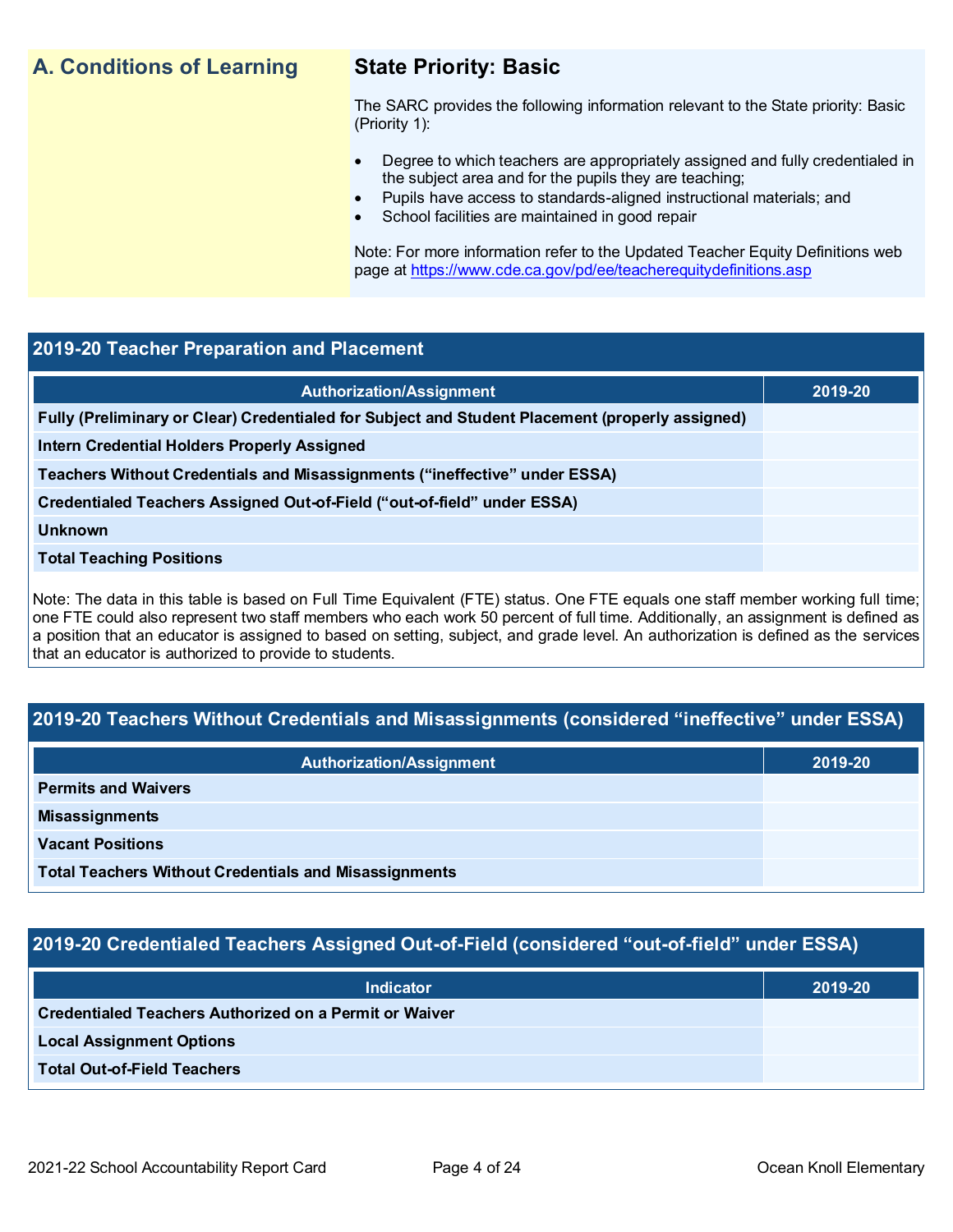### **2019-20 Class Assignments**

| Indicator                                                                                                                                           | 2019-20 |
|-----------------------------------------------------------------------------------------------------------------------------------------------------|---------|
| <b>Misassignments for English Learners</b><br>(a percentage of all the classes with English learners taught by teachers that are misassigned)       |         |
| No credential, permit or authorization to teach<br>(a percentage of all the classes taught by teachers with no record of an authorization to teach) |         |

### **2021-22 Quality, Currency, Availability of Textbooks and Other Instructional Materials**

**Year and month in which the data were collected September, 2021** September, 2021

| <b>Subject</b>                | <b>Textbooks and Other Instructional Materials/year of</b><br><b>Adoption</b> | <b>From</b><br><b>Most</b><br><b>Recent</b><br><b>Adoption</b> | <b>Percent</b><br><b>Students</b><br><b>Lacking Own</b><br><b>Assigned</b><br>Copy |
|-------------------------------|-------------------------------------------------------------------------------|----------------------------------------------------------------|------------------------------------------------------------------------------------|
| <b>Reading/Language Arts</b>  | National Geographic/2017                                                      | Yes                                                            | $\Omega$                                                                           |
| <b>Mathematics</b>            | Scott Foresman-Addison Wesley/2009                                            | Yes                                                            | 0                                                                                  |
| <b>Science</b>                | Houghton Mifflin/2007                                                         | Yes                                                            | 0                                                                                  |
| <b>History-Social Science</b> | Harcourt/2006                                                                 | Yes                                                            | 0                                                                                  |

### **School Facility Conditions and Planned Improvements**

Ocean Knoll Elementary School provides a safe and clean environment for students, staff, and the community. School facilities are all up-to-date and provide adequate space for students and staff. The school was built in 1957 and currently includes a library, multi-purpose room, staff lounge, 29 permanent classrooms and two playgrounds. The auditorium remodel was completed in January 2007. In August 2010, the blacktop was repaired and resurfaced and the drainage was corrected on the campus lawn. For 2010-2011, the carpet was replaced in most of the classrooms. In 2011-2012 the four student restrooms were equipped with hand air dryers as part of the district's Green Initiative. In 2016, all classrooms received new windows and furniture. Solatubes were also installed in all classrooms that year. Additionally, in 2016 the portable classrooms were removed and replaced with 8 permanent classrooms. A new black top play area and ball wall was also installed.

District maintenance supervisors are proactive and conduct inspections at school sites on a continual basis. Repairs necessary to keep the school in good repair and working order are completed in a timely manner. A work order process is used to ensure efficient service and that emergency repairs are given the highest priority. District maintenance has indicated that 100% of all toilets on school grounds are in working order.

### **Year and month of the most recent FIT report** February 2021

| <b>System Inspected</b>                                             | Good Fair Poor |              | Rate   Rate   Rate | <b>Repair Needed and Action Taken or Planned</b> |
|---------------------------------------------------------------------|----------------|--------------|--------------------|--------------------------------------------------|
| <b>Systems:</b><br>Gas Leaks, Mechanical/HVAC, Sewer                | X              |              |                    |                                                  |
| Interior:<br><b>Interior Surfaces</b>                               |                | $\mathsf{X}$ |                    | Stained ceiling tiles from previous water damage |
| <b>Cleanliness:</b><br>Overall Cleanliness, Pest/Vermin Infestation | X              |              |                    |                                                  |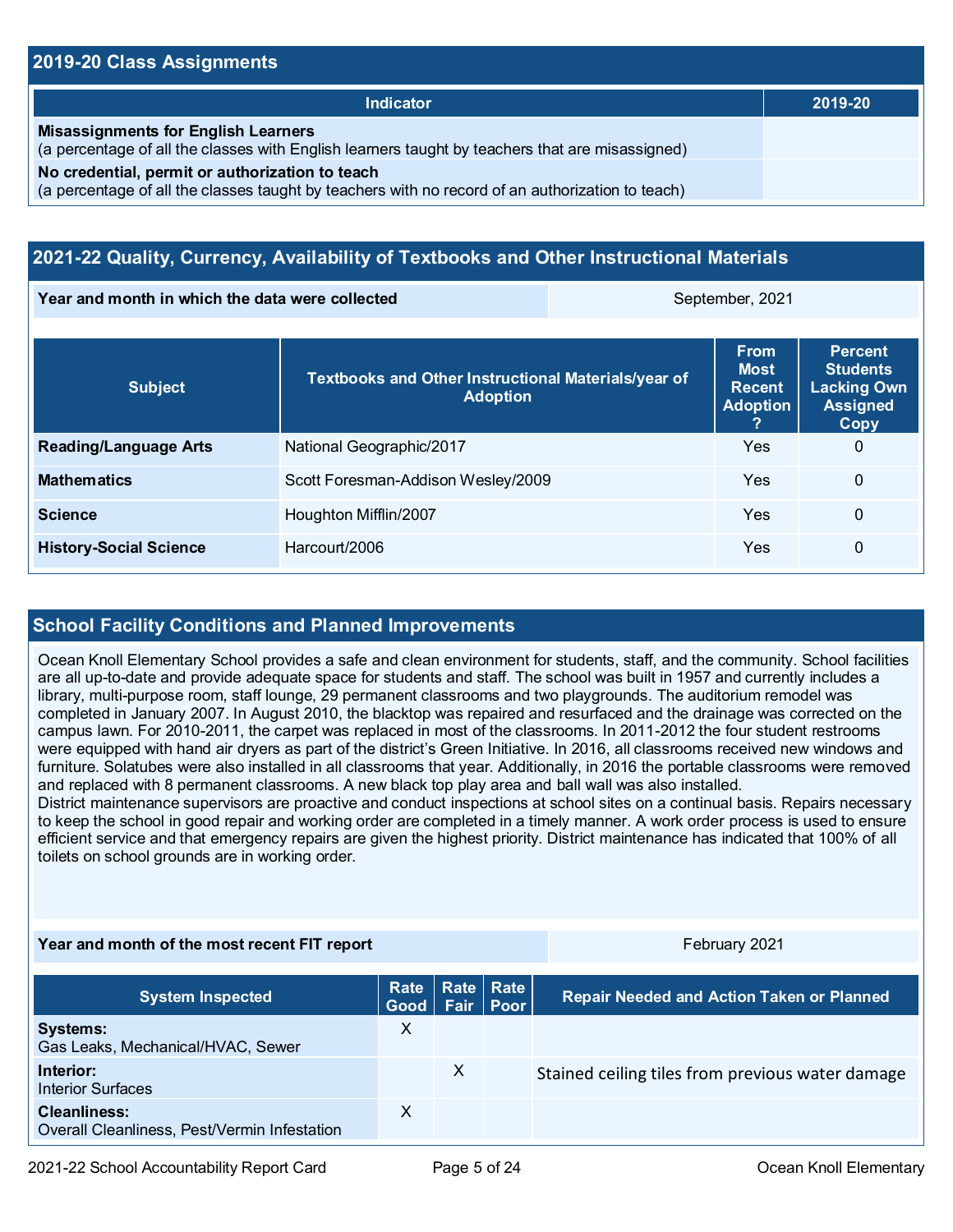| <b>School Facility Conditions and Planned Improvements</b>             |   |  |                             |  |  |
|------------------------------------------------------------------------|---|--|-----------------------------|--|--|
| <b>Electrical</b>                                                      | X |  |                             |  |  |
| <b>Restrooms/Fountains:</b><br>Restrooms, Sinks/ Fountains             | X |  |                             |  |  |
| Safety:<br>Fire Safety, Hazardous Materials                            | X |  |                             |  |  |
| Structural:<br><b>Structural Damage, Roofs</b>                         | X |  |                             |  |  |
| External:<br>Playground/School Grounds, Windows/<br>Doors/Gates/Fences | X |  | Sections of roofing wearing |  |  |

| <b>Overall Facility Rate</b> |      |      |      |  |  |  |
|------------------------------|------|------|------|--|--|--|
| <b>Exemplary</b>             | Good | Fair | Poor |  |  |  |
|                              |      |      |      |  |  |  |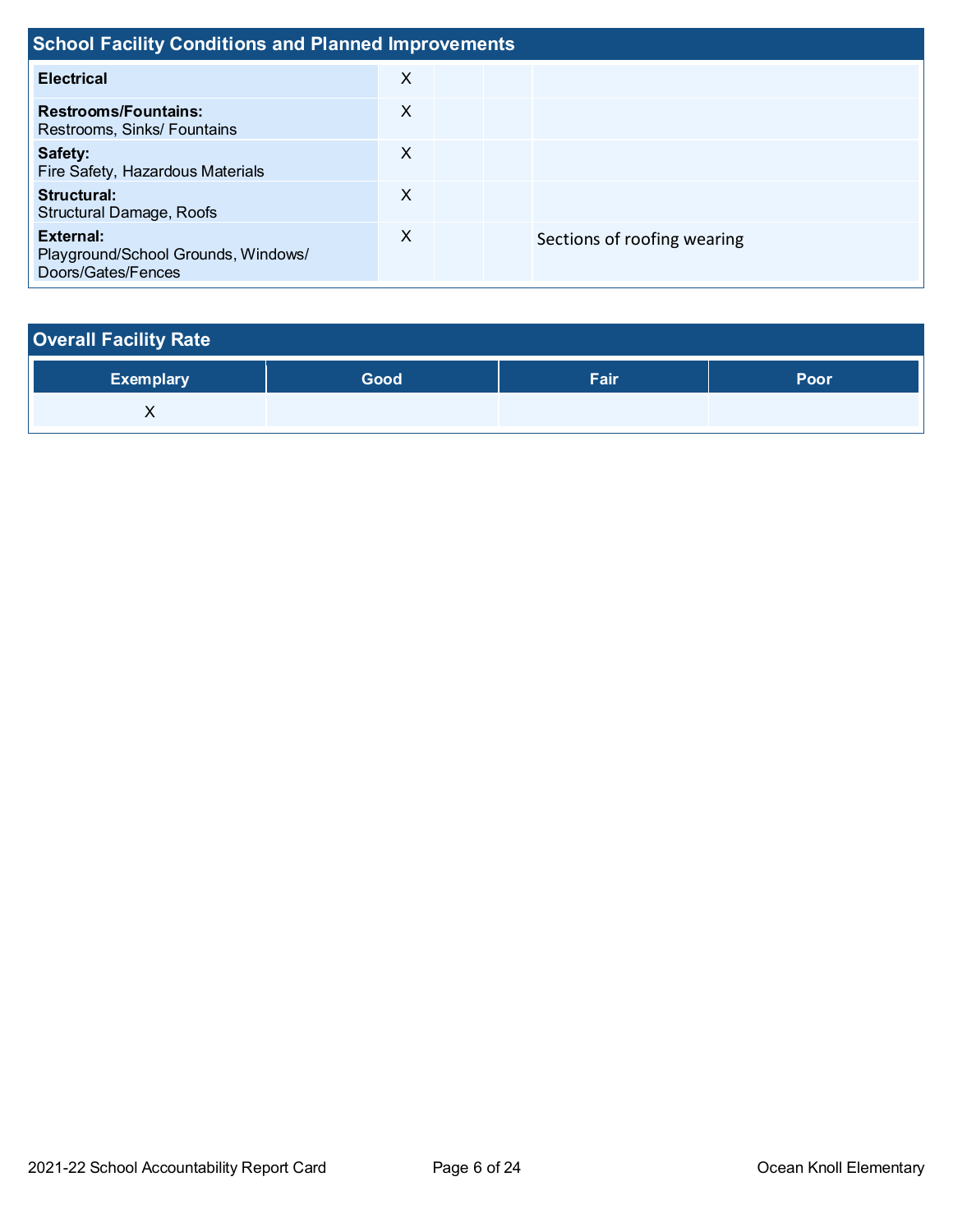# **B. Pupil Outcomes State Priority: Pupil Achievement**

The SARC provides the following information relevant to the State priority: Pupil Achievement (Priority 4):

### **Statewide Assessments**

(i.e., California Assessment of Student Performance and Progress [CAASPP] System includes the Smarter Balanced Summative Assessments for students in the general education population and the California Alternate Assessments [CAAs] for English language arts/literacy [ELA] and mathematics given in grades three through eight and grade eleven. Only eligible students may participate in the administration of the CAAs. CAAs items are aligned with alternate achievement standards, which are linked with the Common Core State Standards [CCSS] for students with the most significant cognitive disabilities).

The CAASPP System encompasses the following assessments and student participation requirements:

- 1. **Smarter Balanced Summative Assessments and CAAs for ELA** in grades three through eight and grade eleven.
- 2. **Smarter Balanced Summative Assessments and CAAs for mathematics** in grades three through eight and grade eleven.
- 3. **California Science Test (CAST) and CAAs for Science** in grades five, eight, and once in high school (i.e., grade ten, eleven, or twelve).

### **SARC Reporting in the 2020-2021 School Year Only**

Where the most viable option, LEAs were required to administer the statewide summative assessment in ELA and mathematics. Where a statewide summative assessment was not the most viable option for the LEA (or for one or more gradelevel[s] within the LEA) due to the pandemic, LEAs were allowed to report results from a different assessment that met the criteria established by the State Board of Education (SBE) on March 16, 2021. The assessments were required to be:

- Aligned with CA CCSS for ELA and mathematics;
- Available to students in grades 3 through 8, and grade 11; and
- Uniformly administered across a grade, grade span, school, or district to all eligible students.

### **Options**

Note that the CAAs could only be administered in-person following health and safety requirements. If it was not viable for the LEA to administer the CAAs in person with health and safety guidelines in place, the LEA was directed to not administer the tests. There were no other assessment options available for the CAAs. Schools administered the Smarter Balanced Summative Assessments for ELA and mathematics, other assessments that meet the SBE criteria, or a combination of both, and they could only choose one of the following:

- Smarter Balanced ELA and mathematics summative assessments;
- Other assessments meeting the SBE criteria; or
- Combination of Smarter Balanced ELA and mathematics summative assessments and other assessments.

The percentage of students who have successfully completed courses that satisfy the requirements for entrance to the University of California and the California State University, or career technical education sequences or programs of study.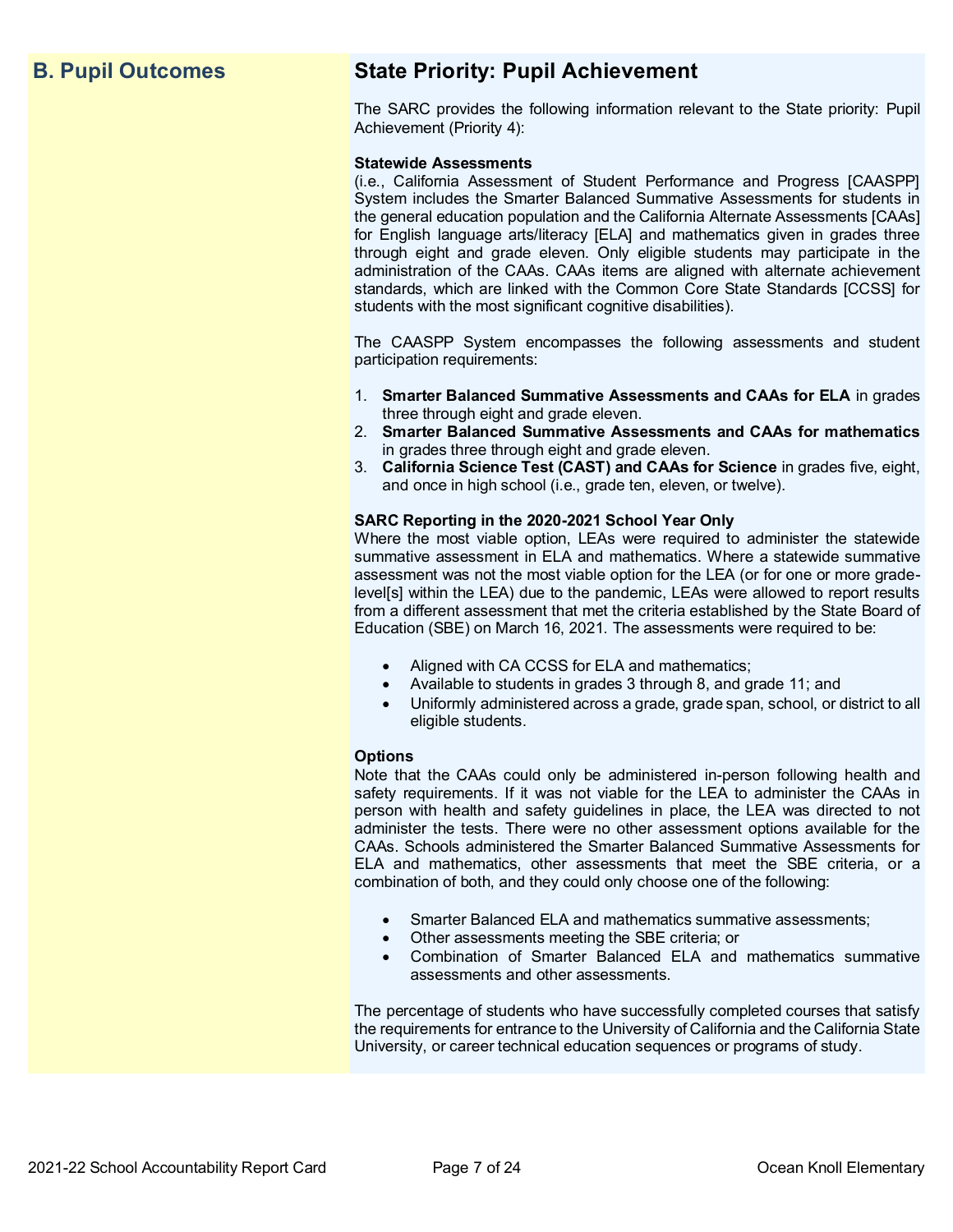### **Percentage of Students Meeting or Exceeding the State Standard on CAASPP**

This table displays CAASPP test results in ELA and mathematics for all students grades three through eight and grade eleven taking and completing a state-administered assessment.

The 2019-2020 data cells with N/A values indicate that the 2019-2020 data are not available due to the COVID-19 pandemic and resulting summative test suspension. The Executive Order N-30-20 was issued which waived the assessment, accountability, and reporting requirements for the 2019-2020 school year.

The 2020-2021 data cells have N/A values because these data are not comparable to other year data due to the COVID-19 pandemic during the 2020-2021 school year. Where the CAASPP assessments in ELA and/or mathematics is not the most viable option, the LEAs were allowed to administer local assessments. Therefore, the 2020-2021 data between school years for the school, district, state are not an accurate comparison. As such, it is inappropriate to compare results of the 2020-2021 school year to other school years.

| <b>Subject</b>                                                       | <b>School</b><br>2019-20 | <b>School</b><br>2020-21 | <b>District</b><br>2019-20 | <b>District</b><br>2020-21 | <b>State</b><br>2019-20 | <b>State</b><br>2020-21 |
|----------------------------------------------------------------------|--------------------------|--------------------------|----------------------------|----------------------------|-------------------------|-------------------------|
| <b>English Language Arts/Literacy</b><br>$\left($ grades 3-8 and 11) | N/A                      | N/A                      | N/A                        | N/A                        | N/A                     | N/A                     |
| <b>Mathematics</b><br>$\left($ grades 3-8 and 11)                    | N/A                      | N/A                      | N/A                        | N/A                        | N/A                     | N/A                     |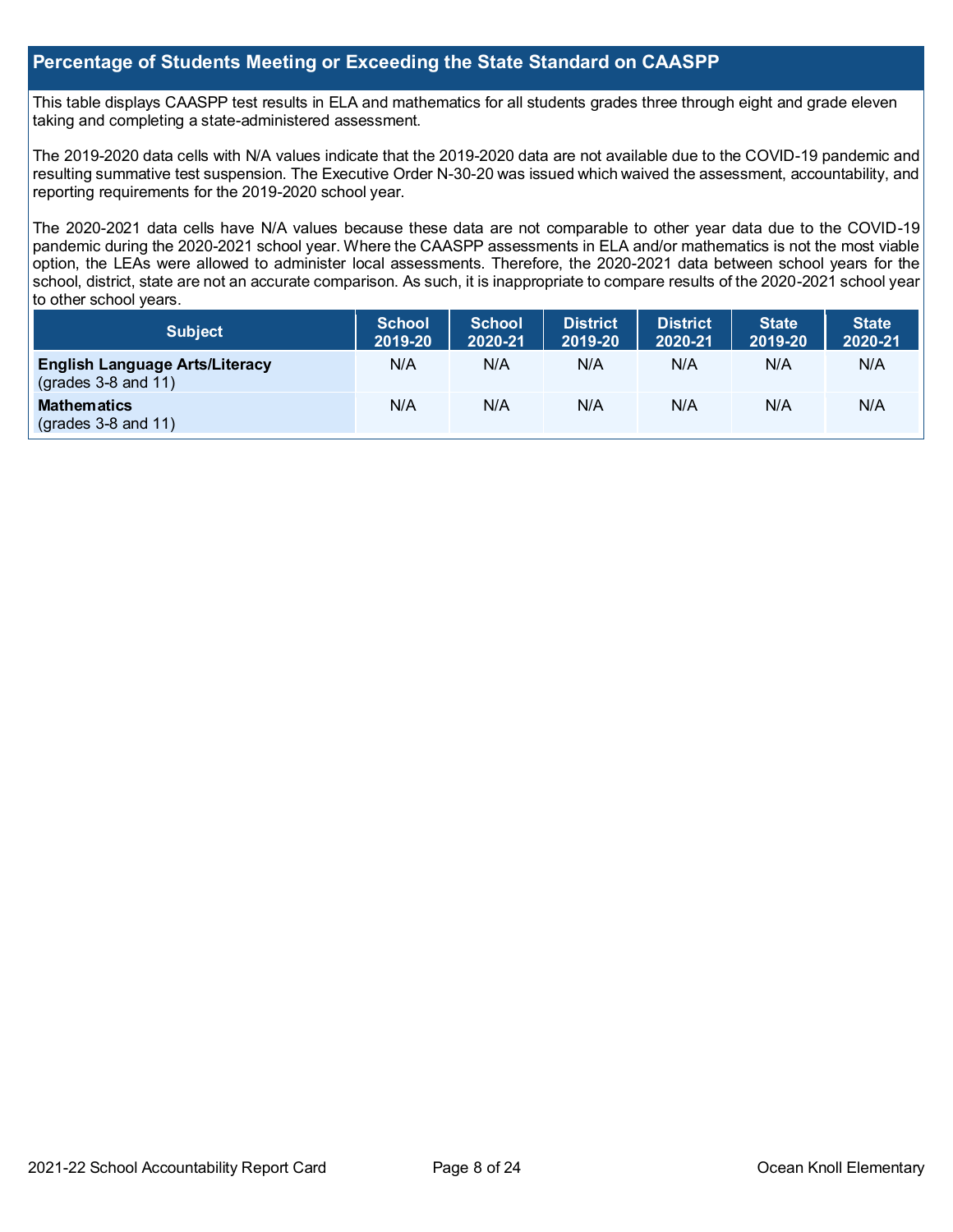### **2020-21 CAASPP Test Results in ELA by Student Group**

This table displays CAASPP test results in ELA by student group for students grades three through eight and grade eleven taking and completing a state-administered assessment. The CDE will populate this table for schools in cases where the school administered the CAASPP assessment. In cases where the school administered a local assessment instead of CAASPP, the CDE will populate this table with "NT" values, meaning this school did not test students using the CAASPP. See the local assessment(s) table for more information.

| <b>CAASPP</b><br><b>Student Groups</b>               | <b>CAASPP</b><br><b>Total</b><br><b>Enrollment</b> | <b>CAASPP</b><br><b>Number</b><br><b>Tested</b> | <b>CAASPP</b><br><b>Percent</b><br><b>Tested</b> | <b>CAASPP</b><br><b>Percent</b><br><b>Not Tested</b> | <b>CAASPP</b><br><b>Percent</b><br>Met or<br><b>Exceeded</b> |
|------------------------------------------------------|----------------------------------------------------|-------------------------------------------------|--------------------------------------------------|------------------------------------------------------|--------------------------------------------------------------|
| <b>All Students</b>                                  | 337                                                | <b>NT</b>                                       | <b>NT</b>                                        | <b>NT</b>                                            | <b>NT</b>                                                    |
| <b>Female</b>                                        | 153                                                | <b>NT</b>                                       | <b>NT</b>                                        | <b>NT</b>                                            | <b>NT</b>                                                    |
| <b>Male</b>                                          | 184                                                | <b>NT</b>                                       | <b>NT</b>                                        | <b>NT</b>                                            | <b>NT</b>                                                    |
| American Indian or Alaska Native                     | --                                                 | <b>NT</b>                                       | <b>NT</b>                                        | <b>NT</b>                                            | <b>NT</b>                                                    |
| <b>Asian</b>                                         | --                                                 | <b>NT</b>                                       | <b>NT</b>                                        | <b>NT</b>                                            | <b>NT</b>                                                    |
| <b>Black or African American</b>                     | --                                                 | <b>NT</b>                                       | <b>NT</b>                                        | <b>NT</b>                                            | <b>NT</b>                                                    |
| <b>Filipino</b>                                      | $-$                                                | <b>NT</b>                                       | <b>NT</b>                                        | <b>NT</b>                                            | <b>NT</b>                                                    |
| <b>Hispanic or Latino</b>                            | 140                                                | <b>NT</b>                                       | <b>NT</b>                                        | <b>NT</b>                                            | <b>NT</b>                                                    |
| Native Hawaiian or Pacific Islander                  | $\overline{\phantom{a}}$                           | <b>NT</b>                                       | <b>NT</b>                                        | <b>NT</b>                                            | <b>NT</b>                                                    |
| <b>Two or More Races</b>                             | 13                                                 | <b>NT</b>                                       | <b>NT</b>                                        | <b>NT</b>                                            | <b>NT</b>                                                    |
| White                                                | 169                                                | <b>NT</b>                                       | <b>NT</b>                                        | <b>NT</b>                                            | <b>NT</b>                                                    |
| <b>English Learners</b>                              | 74                                                 | <b>NT</b>                                       | <b>NT</b>                                        | <b>NT</b>                                            | <b>NT</b>                                                    |
| <b>Foster Youth</b>                                  | $\mathbf 0$                                        | $\mathbf 0$                                     | $\mathbf 0$                                      | $\mathbf 0$                                          | 0                                                            |
| <b>Homeless</b>                                      | $\overline{\phantom{a}}$                           | <b>NT</b>                                       | <b>NT</b>                                        | <b>NT</b>                                            | <b>NT</b>                                                    |
| <b>Military</b>                                      | --                                                 | <b>NT</b>                                       | <b>NT</b>                                        | <b>NT</b>                                            | <b>NT</b>                                                    |
| <b>Socioeconomically Disadvantaged</b>               | 113                                                | <b>NT</b>                                       | <b>NT</b>                                        | <b>NT</b>                                            | <b>NT</b>                                                    |
| <b>Students Receiving Migrant Education Services</b> | --                                                 | <b>NT</b>                                       | <b>NT</b>                                        | <b>NT</b>                                            | <b>NT</b>                                                    |
| <b>Students with Disabilities</b>                    | 57                                                 | <b>NT</b>                                       | <b>NT</b>                                        | <b>NT</b>                                            | <b>NT</b>                                                    |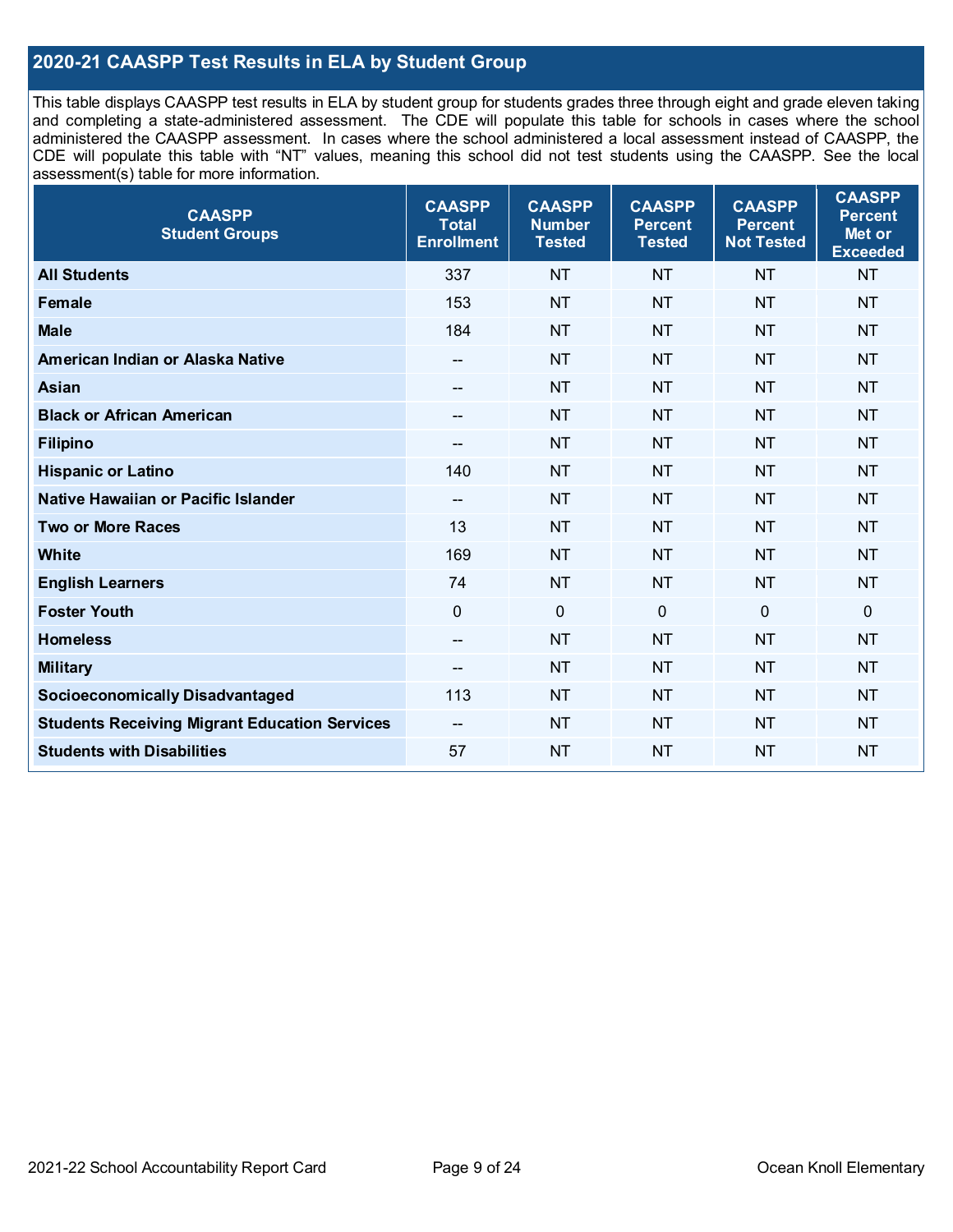### **2020-21 CAASPP Test Results in Math by Student Group**

This table displays CAASPP test results in Math by student group for students grades three through eight and grade eleven taking and completing a state-administered assessment. The CDE will populate this table for schools in cases where the school administered the CAASPP assessment. In cases where the school administered a local assessment instead of CAASPP, the CDE will populate this table with "NT" values, meaning this school did not test students using the CAASPP. See the local assessment(s) table for more information.

| <b>CAASPP</b><br><b>Student Groups</b>               | <b>CAASPP</b><br><b>Total</b><br><b>Enrollment</b> | <b>CAASPP</b><br><b>Number</b><br><b>Tested</b> | <b>CAASPP</b><br><b>Percent</b><br><b>Tested</b> | <b>CAASPP</b><br><b>Percent</b><br><b>Not Tested</b> | <b>CAASPP</b><br><b>Percent</b><br>Met or<br><b>Exceeded</b> |
|------------------------------------------------------|----------------------------------------------------|-------------------------------------------------|--------------------------------------------------|------------------------------------------------------|--------------------------------------------------------------|
| <b>All Students</b>                                  | 337                                                | <b>NT</b>                                       | <b>NT</b>                                        | <b>NT</b>                                            | <b>NT</b>                                                    |
| Female                                               | 153                                                | <b>NT</b>                                       | <b>NT</b>                                        | <b>NT</b>                                            | <b>NT</b>                                                    |
| <b>Male</b>                                          | 184                                                | <b>NT</b>                                       | <b>NT</b>                                        | <b>NT</b>                                            | <b>NT</b>                                                    |
| American Indian or Alaska Native                     | $\hspace{0.05cm}$ – $\hspace{0.05cm}$              | <b>NT</b>                                       | <b>NT</b>                                        | <b>NT</b>                                            | <b>NT</b>                                                    |
| <b>Asian</b>                                         |                                                    | <b>NT</b>                                       | <b>NT</b>                                        | <b>NT</b>                                            | <b>NT</b>                                                    |
| <b>Black or African American</b>                     | $\overline{\phantom{a}}$                           | <b>NT</b>                                       | <b>NT</b>                                        | <b>NT</b>                                            | <b>NT</b>                                                    |
| <b>Filipino</b>                                      | $\hspace{0.05cm}$ – $\hspace{0.05cm}$              | <b>NT</b>                                       | <b>NT</b>                                        | <b>NT</b>                                            | <b>NT</b>                                                    |
| <b>Hispanic or Latino</b>                            | 140                                                | <b>NT</b>                                       | <b>NT</b>                                        | <b>NT</b>                                            | <b>NT</b>                                                    |
| Native Hawaiian or Pacific Islander                  | $\hspace{0.05cm}$ – $\hspace{0.05cm}$              | <b>NT</b>                                       | <b>NT</b>                                        | <b>NT</b>                                            | <b>NT</b>                                                    |
| <b>Two or More Races</b>                             | 13                                                 | <b>NT</b>                                       | <b>NT</b>                                        | <b>NT</b>                                            | <b>NT</b>                                                    |
| <b>White</b>                                         | 169                                                | <b>NT</b>                                       | <b>NT</b>                                        | <b>NT</b>                                            | <b>NT</b>                                                    |
| <b>English Learners</b>                              | 74                                                 | <b>NT</b>                                       | <b>NT</b>                                        | <b>NT</b>                                            | <b>NT</b>                                                    |
| <b>Foster Youth</b>                                  | $\mathbf 0$                                        | $\mathbf 0$                                     | $\mathbf{0}$                                     | $\mathbf 0$                                          | $\mathbf 0$                                                  |
| <b>Homeless</b>                                      | $\overline{\phantom{a}}$                           | <b>NT</b>                                       | <b>NT</b>                                        | <b>NT</b>                                            | <b>NT</b>                                                    |
| <b>Military</b>                                      | $\overline{\phantom{a}}$                           | <b>NT</b>                                       | <b>NT</b>                                        | <b>NT</b>                                            | <b>NT</b>                                                    |
| <b>Socioeconomically Disadvantaged</b>               | 113                                                | <b>NT</b>                                       | <b>NT</b>                                        | <b>NT</b>                                            | <b>NT</b>                                                    |
| <b>Students Receiving Migrant Education Services</b> |                                                    | <b>NT</b>                                       | <b>NT</b>                                        | <b>NT</b>                                            | <b>NT</b>                                                    |
| <b>Students with Disabilities</b>                    | 57                                                 | <b>NT</b>                                       | <b>NT</b>                                        | <b>NT</b>                                            | <b>NT</b>                                                    |

### **2020-21 Local Assessment Test Results in ELA by Student Group**

This table displays Local Assessment test results in ELA by student group for students grades three through eight and grade eleven. LEAs/schools will populate this table for schools in cases where the school administered a local assessment. In cases where the school administered the CAASPP assessment, LEAs/schools will populate this table with "N/A" values in all cells, meaning this table is Not Applicable for this school.

| Literably<br><b>Student Groups</b> | Literably<br>Total<br><b>Enrollment</b> | Literably<br><b>Number</b><br><b>Tested</b> | Literably<br><b>Percent</b><br><b>Tested</b> | Literably<br><b>Percent</b><br>Not Tested | Literably<br><b>Percent</b><br><b>At or Above</b><br><b>Grade Level</b> |
|------------------------------------|-----------------------------------------|---------------------------------------------|----------------------------------------------|-------------------------------------------|-------------------------------------------------------------------------|
| <b>All Students</b>                | 428                                     | 338                                         | 79.0%                                        | 21%                                       | 63.0%                                                                   |
| Female                             | 154                                     | 151                                         | 98.05                                        | 1.95                                      | 66.89                                                                   |
| <b>Male</b>                        | 186                                     | 180                                         | 96.77                                        | 3.23                                      | 66.11                                                                   |
| American Indian or Alaska Native   |                                         | 1                                           |                                              |                                           |                                                                         |
| Asian                              | 5                                       | 5                                           |                                              |                                           |                                                                         |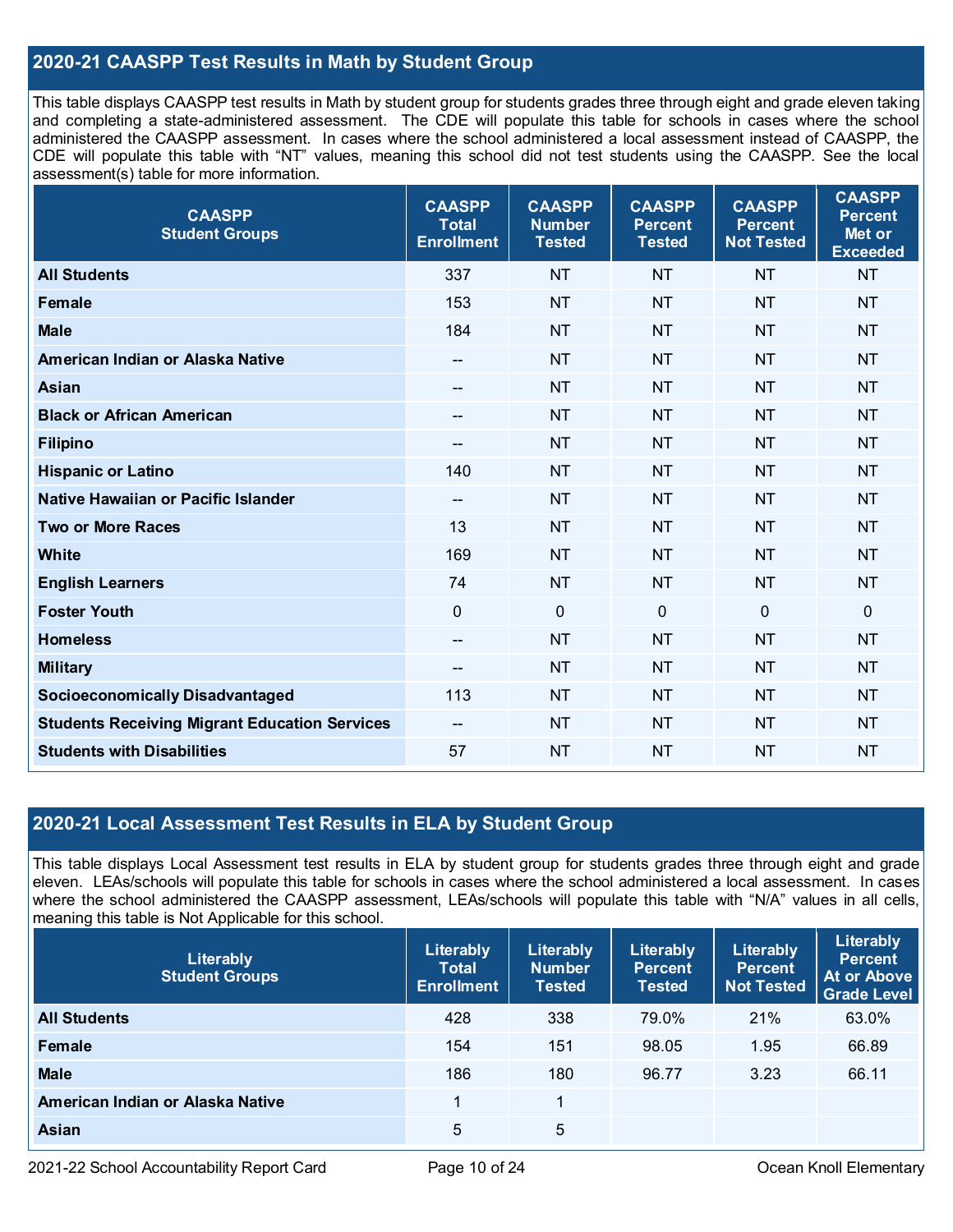| <b>Black or African American</b>                                                           | $\overline{2}$ | 1   |       |      |       |
|--------------------------------------------------------------------------------------------|----------------|-----|-------|------|-------|
| <b>Filipino</b>                                                                            | $\overline{4}$ | 4   |       |      |       |
| <b>Hispanic or Latino</b>                                                                  | 137            | 134 | 97.81 | 2.19 | 39.81 |
| Native Hawaiian or Pacific Islander                                                        | 3              | 3   |       |      |       |
| <b>Two or More Races</b>                                                                   | 11             | 9   |       |      |       |
| White                                                                                      | 175            | 172 | 98.29 | 1.71 | 85.47 |
| <b>English Learners</b>                                                                    | 72             | 69  | 95.83 | 4.17 | 13.04 |
| <b>Homeless</b>                                                                            | 3              | 3   |       |      |       |
| <b>Socioeconomically Disadvantaged</b>                                                     | 94             | 91  | 96.81 | 3.19 | 30.77 |
| <b>Students with Disabilities</b>                                                          | 63             | 62  | 98.41 | 1.59 | 38.71 |
| *At or above the grade-level standard in the context of the local assessment administered. |                |     |       |      |       |

## **2020-21 Local Assessment Test Results in Math by Student Group**

This table displays Local Assessment test results in Math by student group for students grades three through eight and grade eleven. LEAs/schools will populate this table for schools in cases where the school administered a local assessment. In cases where the school administered the CAASPP assessment, LEAs/schools will populate this table with "N/A" values in all cells, meaning this table is Not Applicable for this school.

| <b>iReady</b><br><b>Student Groups</b>                                                     | <b>iReady</b><br><b>Total</b><br><b>Enrollment</b> | <b>iReady</b><br><b>Number</b><br><b>Tested</b> | <b>iReady</b><br><b>Percent</b><br><b>Tested</b> | <b>iReady</b><br><b>Percent</b><br><b>Not Tested</b> | <b>iReady</b><br><b>Percent</b><br><b>At or Above</b><br><b>Grade Level</b> |
|--------------------------------------------------------------------------------------------|----------------------------------------------------|-------------------------------------------------|--------------------------------------------------|------------------------------------------------------|-----------------------------------------------------------------------------|
| <b>All Students</b>                                                                        | 340                                                | 331                                             | 97.35                                            | 2.65                                                 | 51.36                                                                       |
| <b>Female</b>                                                                              | 154                                                | 151                                             | 98.05                                            | 1.95                                                 | 49.01                                                                       |
| <b>Male</b>                                                                                | 186                                                | 180                                             | 96.77                                            | 3.23                                                 | 53.33                                                                       |
| American Indian or Alaska Native                                                           | 1                                                  | 1                                               |                                                  | $-$                                                  | $- -$                                                                       |
| <b>Asian</b>                                                                               | 5                                                  | $5\phantom{.0}$                                 |                                                  |                                                      | --                                                                          |
| <b>Black or African American</b>                                                           | $\overline{2}$                                     | 1                                               |                                                  | $-$                                                  | --                                                                          |
| <b>Filipino</b>                                                                            | 4                                                  | $\overline{4}$                                  |                                                  |                                                      |                                                                             |
| <b>Hispanic or Latino</b>                                                                  | 137                                                | 132                                             | 96.35                                            | 3.65                                                 | 25.76                                                                       |
| Native Hawaiian or Pacific Islander                                                        | 3                                                  | $\mathfrak{S}$                                  |                                                  | $\qquad \qquad \blacksquare$                         |                                                                             |
| <b>Two or More Races</b>                                                                   | 11                                                 | 10                                              |                                                  | --                                                   | --                                                                          |
| <b>White</b>                                                                               | 175                                                | 173                                             | 98.86                                            | 1.14                                                 | 68.21                                                                       |
| <b>English Learners</b>                                                                    | 72                                                 | 69                                              | 95.83                                            | 4.17                                                 | 13.04                                                                       |
| <b>Homeless</b>                                                                            | 3                                                  | 3                                               |                                                  | --                                                   | --                                                                          |
| <b>Socioeconomically Disadvantaged</b>                                                     | 94                                                 | 91                                              | 96.81                                            | 3.19                                                 | 23.08                                                                       |
| <b>Students Receiving Migrant Education Services</b>                                       | 3                                                  | 3                                               | --                                               | $-$                                                  | $- -$                                                                       |
| <b>Students with Disabilities</b>                                                          | 63                                                 | 62                                              | 98.41                                            | 1.59                                                 | 25.81                                                                       |
| *At or above the grade-level standard in the context of the local assessment administered. |                                                    |                                                 |                                                  |                                                      |                                                                             |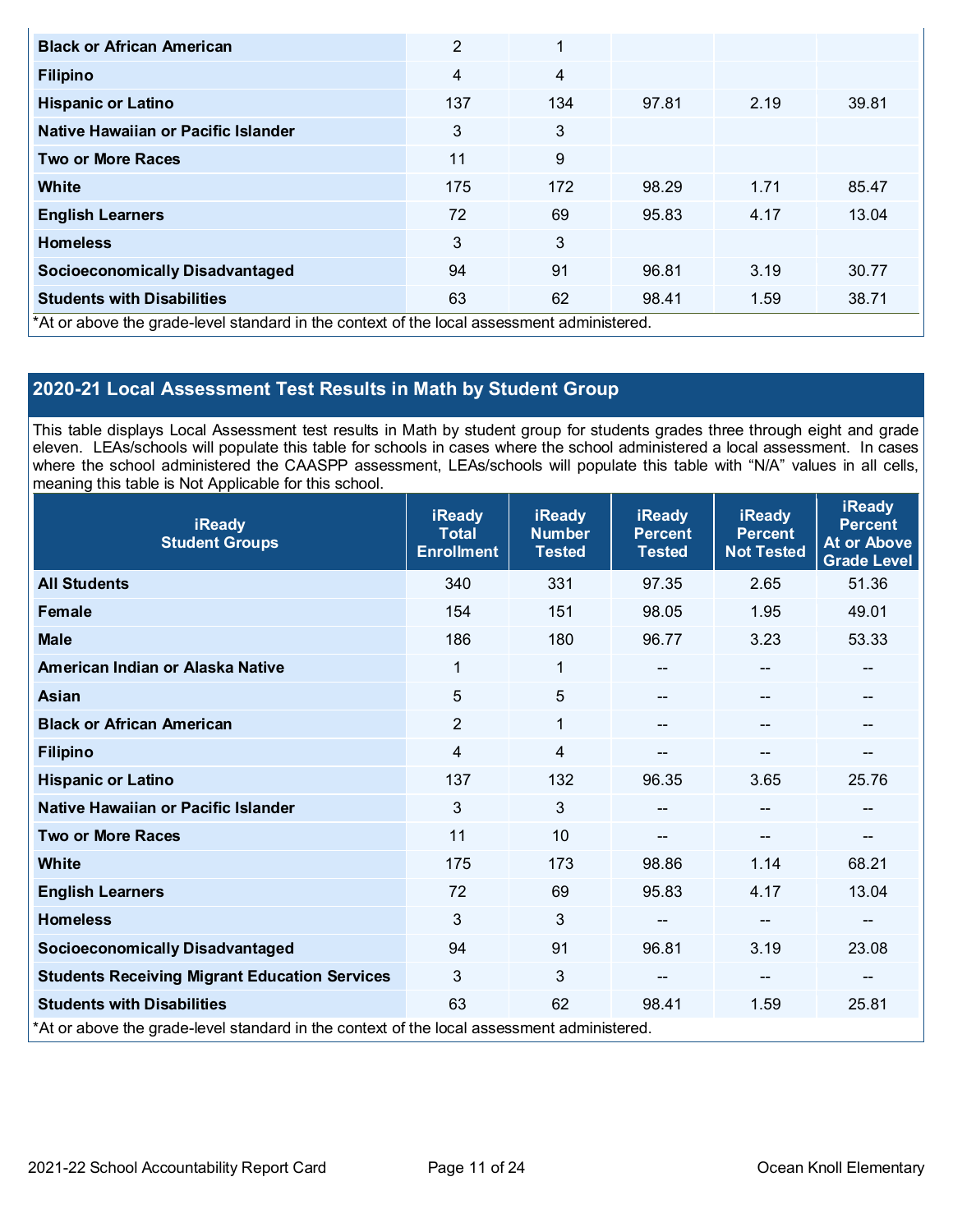### **CAASPP Test Results in Science for All Students**

This table displays the percentage of all students grades five, eight, and High School meeting or exceeding the State Standard.

The 2019-2020 data cells with N/A values indicate that the 2019-2020 data are not available due to the COVID-19 pandemic and resulting summative testing suspension. The Executive Order N-30-20 was issued which waived the assessment, accountability, and reporting requirements for the 2019-2020 school year.

For any 2020-2021 data cells with N/T values indicate that this school did not test students using the CAASPP Science.

| <b>Subject</b>                                  | <b>School</b> | <b>School</b> | <b>District</b> | <b>District</b> | <b>State</b> | <b>State</b> |
|-------------------------------------------------|---------------|---------------|-----------------|-----------------|--------------|--------------|
|                                                 | 2019-20       | 2020-21       | 2019-20         | 2020-21         | 2019-20      | 2020-21      |
| <b>Science</b><br>(grades 5, 8 and high school) | N/A           | NT            | N/A             | NT              | N/A          | 28.72        |

### **2020-21 CAASPP Test Results in Science by Student Group**

This table displays CAASPP test results in Science by student group for students grades five, eight, and High School. For any data cells with N/T values indicate that this school did not test students using the CAASPP Science.

| <b>Student Group</b>                                 | <b>Total</b><br><b>Enrollment</b> | <b>Number</b><br><b>Tested</b> | <b>Percent</b><br><b>Tested</b> | <b>Percent</b><br><b>Not Tested</b> | <b>Percent</b><br>Met or<br><b>Exceeded</b> |
|------------------------------------------------------|-----------------------------------|--------------------------------|---------------------------------|-------------------------------------|---------------------------------------------|
| <b>All Students</b>                                  | 82                                | <b>NT</b>                      | <b>NT</b>                       | <b>NT</b>                           | <b>NT</b>                                   |
| <b>Female</b>                                        | 34                                | <b>NT</b>                      | <b>NT</b>                       | <b>NT</b>                           | <b>NT</b>                                   |
| <b>Male</b>                                          | 48                                | <b>NT</b>                      | <b>NT</b>                       | <b>NT</b>                           | <b>NT</b>                                   |
| American Indian or Alaska Native                     | 0                                 | $\mathbf 0$                    | $\mathbf{0}$                    | $\mathbf 0$                         | $\mathbf 0$                                 |
| <b>Asian</b>                                         | $-$                               | <b>NT</b>                      | <b>NT</b>                       | <b>NT</b>                           | <b>NT</b>                                   |
| <b>Black or African American</b>                     | 0                                 | $\mathbf 0$                    | $\mathbf 0$                     | $\mathbf 0$                         | $\mathbf 0$                                 |
| <b>Filipino</b>                                      | $-$                               | <b>NT</b>                      | <b>NT</b>                       | <b>NT</b>                           | <b>NT</b>                                   |
| <b>Hispanic or Latino</b>                            | 34                                | <b>NT</b>                      | <b>NT</b>                       | <b>NT</b>                           | <b>NT</b>                                   |
| Native Hawaiian or Pacific Islander                  | --                                | <b>NT</b>                      | <b>NT</b>                       | <b>NT</b>                           | <b>NT</b>                                   |
| <b>Two or More Races</b>                             |                                   | <b>NT</b>                      | <b>NT</b>                       | <b>NT</b>                           | <b>NT</b>                                   |
| <b>White</b>                                         | 40                                | <b>NT</b>                      | <b>NT</b>                       | <b>NT</b>                           | <b>NT</b>                                   |
| <b>English Learners</b>                              | 14                                | <b>NT</b>                      | <b>NT</b>                       | <b>NT</b>                           | <b>NT</b>                                   |
| <b>Foster Youth</b>                                  | 0                                 | $\mathbf 0$                    | $\mathbf 0$                     | $\mathbf 0$                         | $\mathbf 0$                                 |
| <b>Homeless</b>                                      | 0                                 | $\mathbf 0$                    | $\mathbf 0$                     | $\mathbf 0$                         | $\mathbf 0$                                 |
| <b>Military</b>                                      | 0                                 | $\mathbf 0$                    | $\mathbf{0}$                    | $\mathbf 0$                         | $\Omega$                                    |
| <b>Socioeconomically Disadvantaged</b>               | 27                                | <b>NT</b>                      | <b>NT</b>                       | <b>NT</b>                           | <b>NT</b>                                   |
| <b>Students Receiving Migrant Education Services</b> |                                   | <b>NT</b>                      | <b>NT</b>                       | <b>NT</b>                           | <b>NT</b>                                   |
| <b>Students with Disabilities</b>                    | 16                                | <b>NT</b>                      | <b>NT</b>                       | <b>NT</b>                           | <b>NT</b>                                   |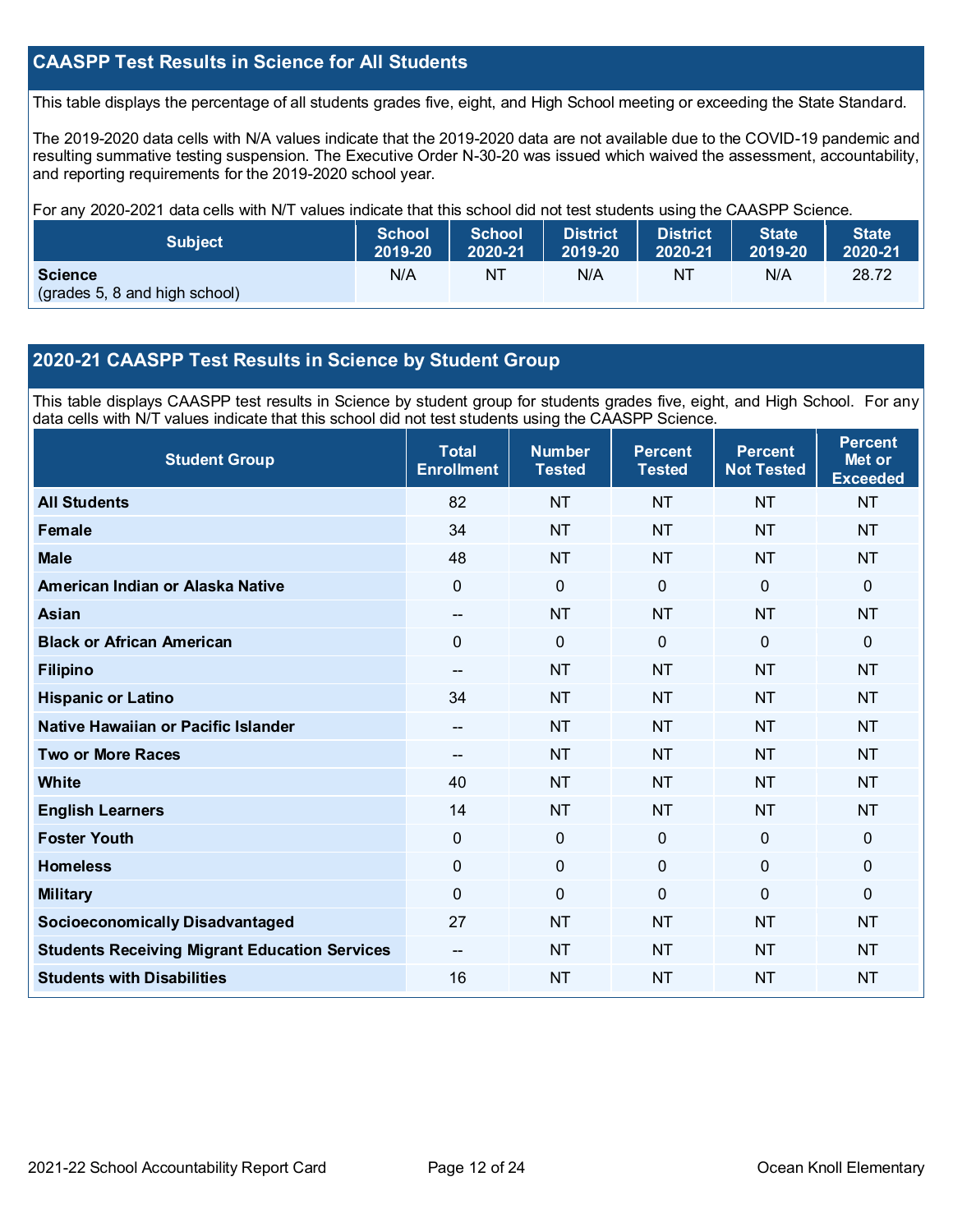# **B. Pupil Outcomes State Priority: Other Pupil Outcomes**

The SARC provides the following information relevant to the State priority: Other Pupil Outcomes (Priority 8): Pupil outcomes in the subject area of physical education.

### **2020-21 California Physical Fitness Test Results**

Due to the COVID-19 crisis, the Physical Fitness Test was suspended during the 2020-2021 school year and therefore no data are reported and each cell in this table is populated with "N/A."

| <b>Grade Level</b> | <b>Four of Six Fitness Standards</b> | Five of Six Fitness Standards   Six of Six Fitness Standards | Percentage of Students Meeting Percentage of Students Meeting Percentage of Students Meeting |
|--------------------|--------------------------------------|--------------------------------------------------------------|----------------------------------------------------------------------------------------------|
| Grade 5            | N/A                                  | N/A                                                          | N/A                                                                                          |
| Grade 7            | N/A                                  | N/A                                                          | N/A                                                                                          |
| Grade 9            | N/A                                  | N/A                                                          | N/A                                                                                          |

# **C. Engagement State Priority: Parental Involvement**

The SARC provides the following information relevant to the State priority: Parental Involvement (Priority 3): Efforts the school district makes to seek parent input in making decisions regarding the school district and at each school site.

### **2021-22 Opportunities for Parental Involvement**

Parents and the community are very supportive of the educational programs at Ocean Knoll Elementary School. Ocean Knoll's Parent Involvement Policy is reviewed annually during the Title 1 Parent Meeting and by the School Site Council. Numerous programs and activities are made possible by the generous contributions made by organizations and the fund-raising activities sponsored by the PTA.

Ocean Knoll Elementary School offers a variety of events, programs, and activities throughout the school year for parents to become actively involved in their child's school and education. Due to the COVID-19 pandemic our typical events have been postponed and are being shifted to meet the COVID-19 safety protocols outlined by the county. The following are typical activities, events or programs in which parents can become involved: Open House, Back-to-School Night, Parent Education Nights; PTA, SSC, and ELAC meetings, Arts Ed, school garden, Fiesta, Holiday Sharing, Dol-Fun Days, classroom speaking or volunteering; and lunchtime clubs and activities as well as district committees.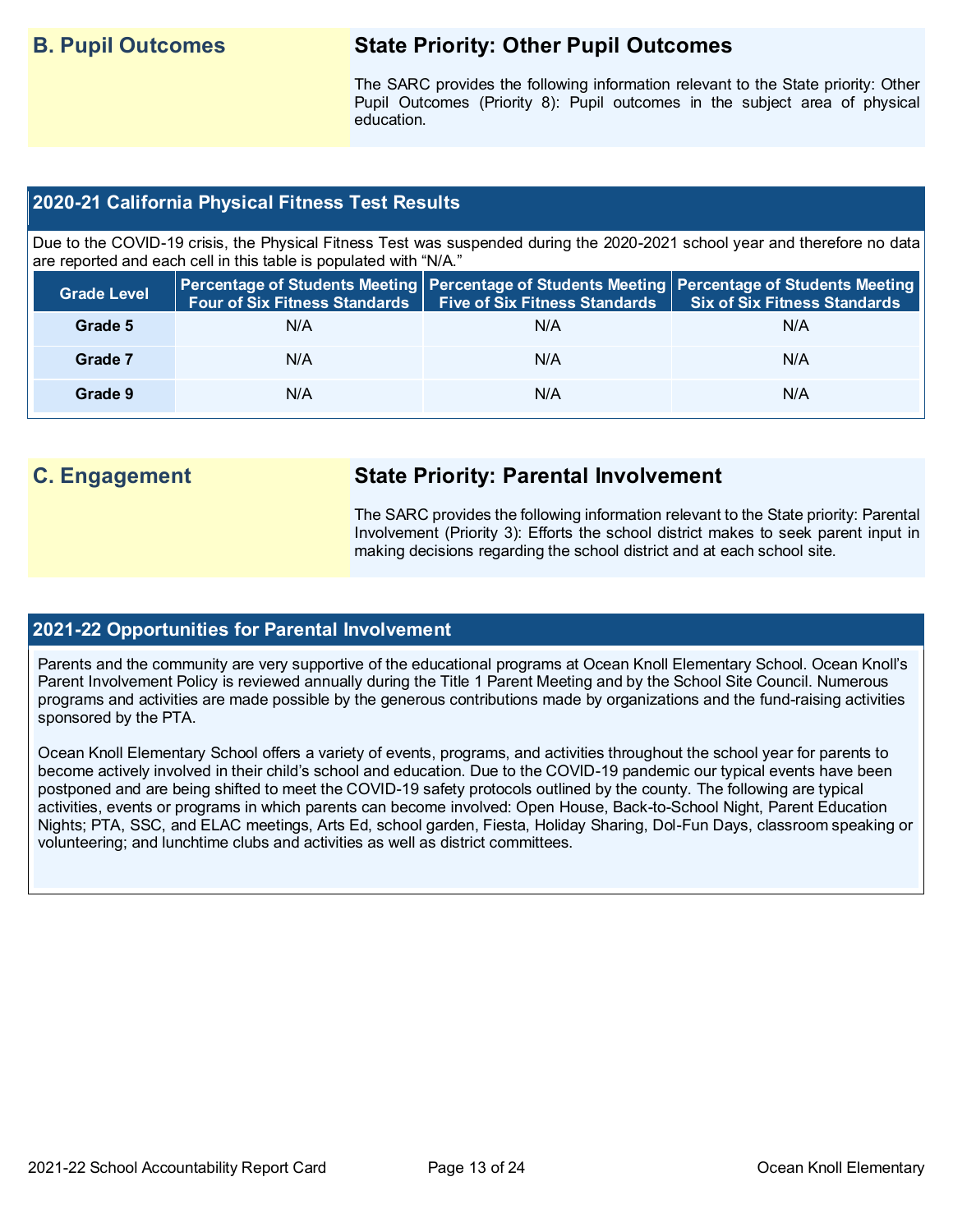# **2020-21 Chronic Absenteeism by Student Group**

| <b>Student Group</b>                                 | <b>Cumulative</b><br><b>Enrollment</b> | <b>Chronic</b><br><b>Absenteeism</b><br><b>Eligible Enrollment</b> | <b>Chronic</b><br><b>Absenteeism</b><br><b>Count</b> | <b>Chronic</b><br><b>Absenteeism</b><br><b>Rate</b> |
|------------------------------------------------------|----------------------------------------|--------------------------------------------------------------------|------------------------------------------------------|-----------------------------------------------------|
| <b>All Students</b>                                  | 601                                    | 574                                                                | 81                                                   | 14.1                                                |
| <b>Female</b>                                        | 285                                    | 269                                                                | 33                                                   | 12.3                                                |
| <b>Male</b>                                          | 316                                    | 305                                                                | 48                                                   | 15.7                                                |
| American Indian or Alaska Native                     | $\overline{2}$                         | $\overline{2}$                                                     | $\mathbf{0}$                                         | 0.0                                                 |
| <b>Asian</b>                                         | 13                                     | 10                                                                 | $\mathbf 0$                                          | 0.0                                                 |
| <b>Black or African American</b>                     | $\overline{2}$                         | $\overline{2}$                                                     | $\mathbf 0$                                          | 0.0                                                 |
| <b>Filipino</b>                                      | 6                                      | $6\phantom{1}$                                                     | $\Omega$                                             | 0.0                                                 |
| <b>Hispanic or Latino</b>                            | 240                                    | 232                                                                | 66                                                   | 28.4                                                |
| Native Hawaiian or Pacific Islander                  | 3                                      | $\mathfrak{S}$                                                     | 0                                                    | 0.0                                                 |
| <b>Two or More Races</b>                             | 18                                     | 18                                                                 | 1                                                    | 5.6                                                 |
| <b>White</b>                                         | 311                                    | 295                                                                | 14                                                   | 4.7                                                 |
| <b>English Learners</b>                              | 132                                    | 131                                                                | 50                                                   | 38.2                                                |
| <b>Foster Youth</b>                                  | $\mathbf{0}$                           | $\overline{0}$                                                     | $\Omega$                                             | 0.0                                                 |
| <b>Homeless</b>                                      | 10                                     | $6\phantom{1}$                                                     | 5                                                    | 83.3                                                |
| <b>Socioeconomically Disadvantaged</b>               | 199                                    | 191                                                                | 61                                                   | 31.9                                                |
| <b>Students Receiving Migrant Education Services</b> | 9                                      | $9\,$                                                              | 7                                                    | 77.8                                                |
| <b>Students with Disabilities</b>                    | 86                                     | 83                                                                 | 20                                                   | 24.1                                                |

# **C. Engagement State Priority: School Climate**

The SARC provides the following information relevant to the State priority: School Climate (Priority 6):

- Pupil suspension rates;
- Pupil expulsion rates; and
- Other local measures on the sense of safety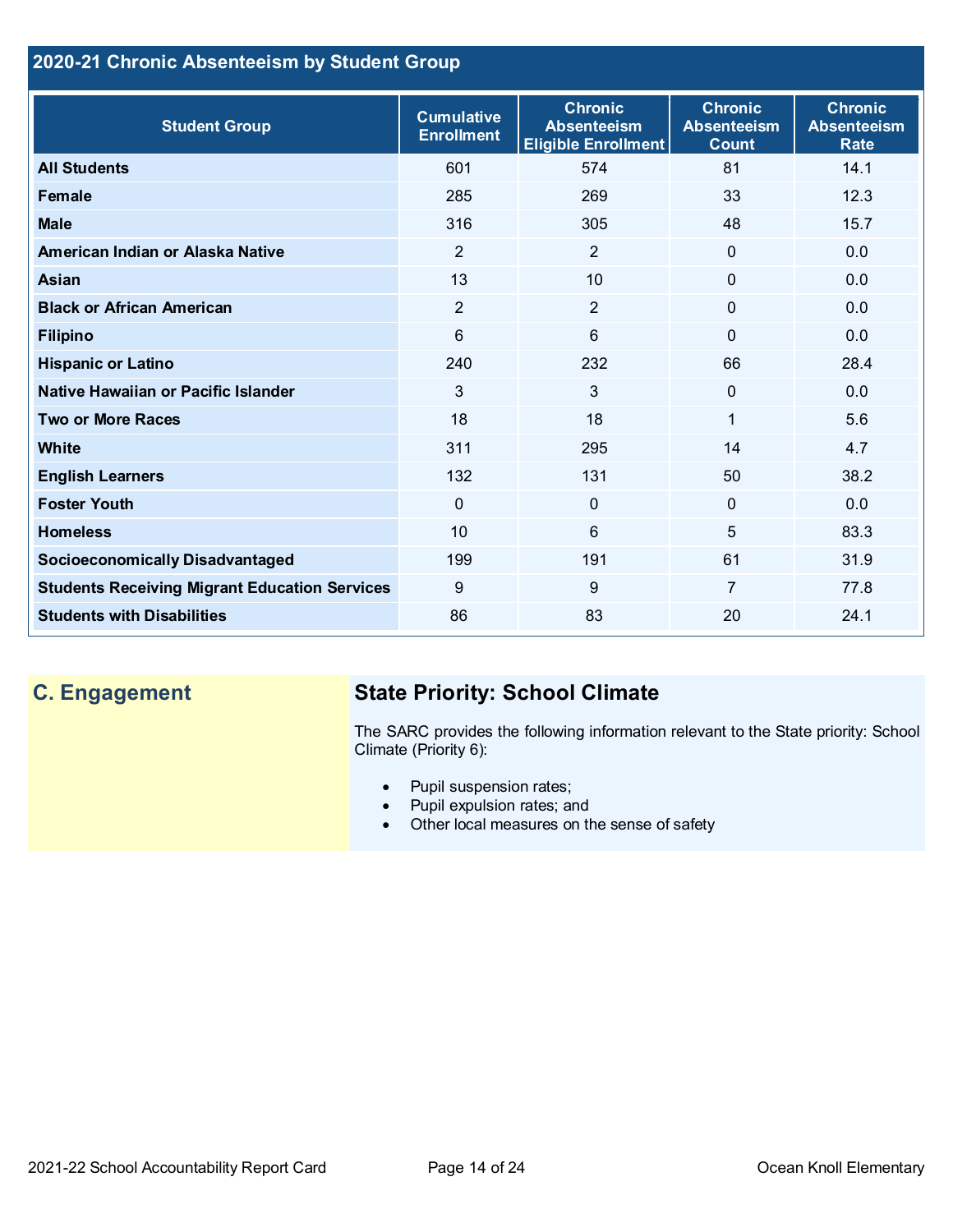### **Suspensions and Expulsions**

This table displays suspensions and expulsions data collected between July through June, each full school year respectively. Data collected during the 2020-21 school year may not be comparable to earlier years of this collection due to differences in learning mode instruction in response to the COVID-19 pandemic.

| <b>Subject</b>     | <b>School</b><br>2018-19 | <b>School</b><br>2020-21 | <b>District</b><br>2018-19 | <b>District</b><br>2020-21 | <b>State</b><br>2018-19 | <b>State</b><br>2020-21 |
|--------------------|--------------------------|--------------------------|----------------------------|----------------------------|-------------------------|-------------------------|
| <b>Suspensions</b> | 0.00                     | 0.00                     | 0.20                       | 0.10                       | 3.47                    | 0.20                    |
| <b>Expulsions</b>  | 0.00                     | 0.00                     | 0.00                       | 0.00                       | 0.08                    | 0.00                    |

This table displays suspensions and expulsions data collected between July through February, partial school year due to the COVID-19 pandemic. The 2019-2020 suspensions and expulsions rate data are not comparable to other year data because the 2019-2020 school year is a partial school year due to the COVID-19 crisis. As such, it would be inappropriate to make any comparisons in rates of suspensions and expulsions in the 2019-2020 school year compared to other school years.

| <b>Subject</b>     | <b>School</b><br>2019-20 | <b>District</b><br>2019-20 | <b>State</b><br>2019-20 |
|--------------------|--------------------------|----------------------------|-------------------------|
| <b>Suspensions</b> | 0.00                     | 0.18                       | 2.45                    |
| <b>Expulsions</b>  | 0.00                     | 0.00                       | 0.05                    |

### **2020-21 Suspensions and Expulsions by Student Group**

| <b>Student Group</b>                                 | <b>Suspensions Rate</b> | <b>Expulsions Rate</b> |
|------------------------------------------------------|-------------------------|------------------------|
| <b>All Students</b>                                  | 0.00                    | 0.00                   |
| Female                                               | 0.00                    | 0.00                   |
| <b>Male</b>                                          | 0.00                    | 0.00                   |
| American Indian or Alaska Native                     | 0.00                    | 0.00                   |
| Asian                                                | 0.00                    | 0.00                   |
| <b>Black or African American</b>                     | 0.00                    | 0.00                   |
| <b>Filipino</b>                                      | 0.00                    | 0.00                   |
| <b>Hispanic or Latino</b>                            | 0.00                    | 0.00                   |
| Native Hawaiian or Pacific Islander                  | 0.00                    | 0.00                   |
| <b>Two or More Races</b>                             | 0.00                    | 0.00                   |
| <b>White</b>                                         | 0.00                    | 0.00                   |
| <b>English Learners</b>                              | 0.00                    | 0.00                   |
| <b>Foster Youth</b>                                  | 0.00                    | 0.00                   |
| <b>Homeless</b>                                      | 0.00                    | 0.00                   |
| <b>Socioeconomically Disadvantaged</b>               | 0.00                    | 0.00                   |
| <b>Students Receiving Migrant Education Services</b> | 0.00                    | 0.00                   |
| <b>Students with Disabilities</b>                    | 0.00                    | 0.00                   |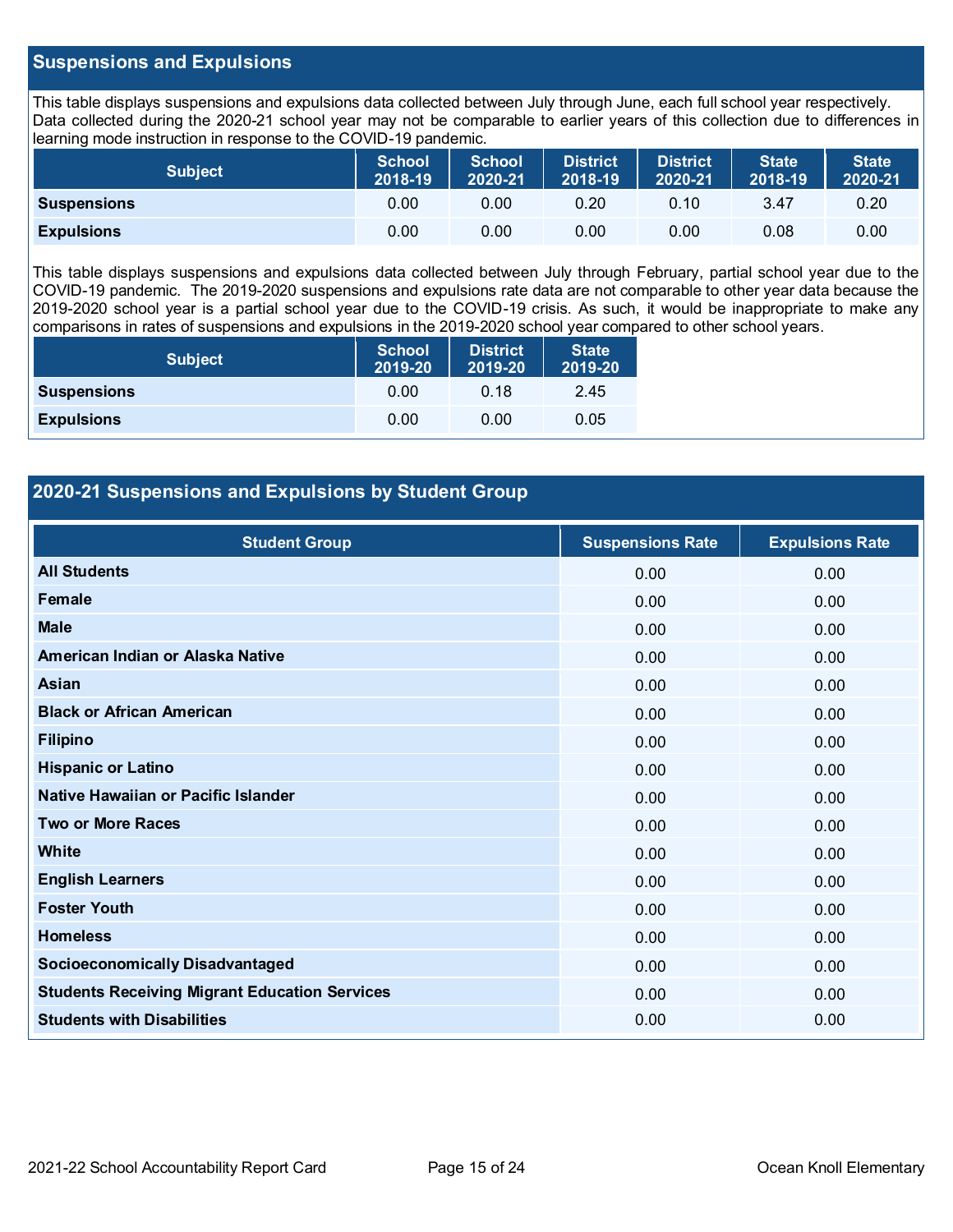### **2021-22 School Safety Plan**

Maintaining a safe, clean, and orderly environment is a top priority and essential to teaching and learning. The Comprehensive School Safety Plan (CSSP) is developed by Ocean Knoll Elementary in consultation with local law enforcement/emergency preparedness staff, School Site Council (SSC) and Administrative Services in order to comply with Senate Bill 187. The CSSP includes: Annual Schools Safety Data, School Safety Policies and Procedures, Emergency Preparedness Procedures, and Emergency Plans and Protocols. It was most recently updated and reviewed in October 2021 and accepted by the Board of Trustees in November 2021.

We conduct regularly scheduled safety drills including fire, shelter-in-place, lockdown and earthquake. We practice evacuation procedures for fire, procedures for disaster preparedness, and to be ready to respond to the possibility of strangers or dangers on campus. Our district maintenance and site custodial personnel routinely check all play equipment for safety and make recommendations for proactive maintenance. To ensure safety during instructional hours, the perimeter gates of the site are locked immediately after entry each morning and reopened only at dismissal. During school hours, all visitors are required to present an ID for processing via our Raptor Visitor System. Additionally, our site is alarmed during non-school hours. To monitor all school sites, each school is equipped with surveillance cameras. We have a strong partnership with the San Diego County Sheriff's Department North Coastal Station in Encinitas, the Carlsbad Police Department and our Carlsbad School Resource Officers. All staff takes pride in our school and work together to maintain a well-kept and safe facility.

# **D. Other SARC Information Information Required in the SARC**

The information in this section is required to be in the SARC but is not included in the state priorities for LCFF.

### **2018-19 Elementary Average Class Size and Class Size Distribution**

This table displays the 2018-19 average class size and class size distribution. The columns titled "Number of Classes" indicates how many classes fall into each size category (a range of total students per class). The "Other" category is for multigrade level classes.

| <b>Grade Level</b> | <b>Average</b><br><b>Class Size</b> | 1-20 Students | Number of Classes with   Number of Classes with   Number of Classes with<br>21-32 Students | 33+ Students |
|--------------------|-------------------------------------|---------------|--------------------------------------------------------------------------------------------|--------------|
| n.                 | 24                                  |               |                                                                                            |              |
|                    | 24                                  |               |                                                                                            |              |
|                    | 23                                  |               | 4                                                                                          |              |
|                    | 24                                  |               |                                                                                            |              |
|                    | 31                                  |               | 4                                                                                          |              |
|                    | 28                                  |               |                                                                                            |              |
|                    | 31                                  |               |                                                                                            |              |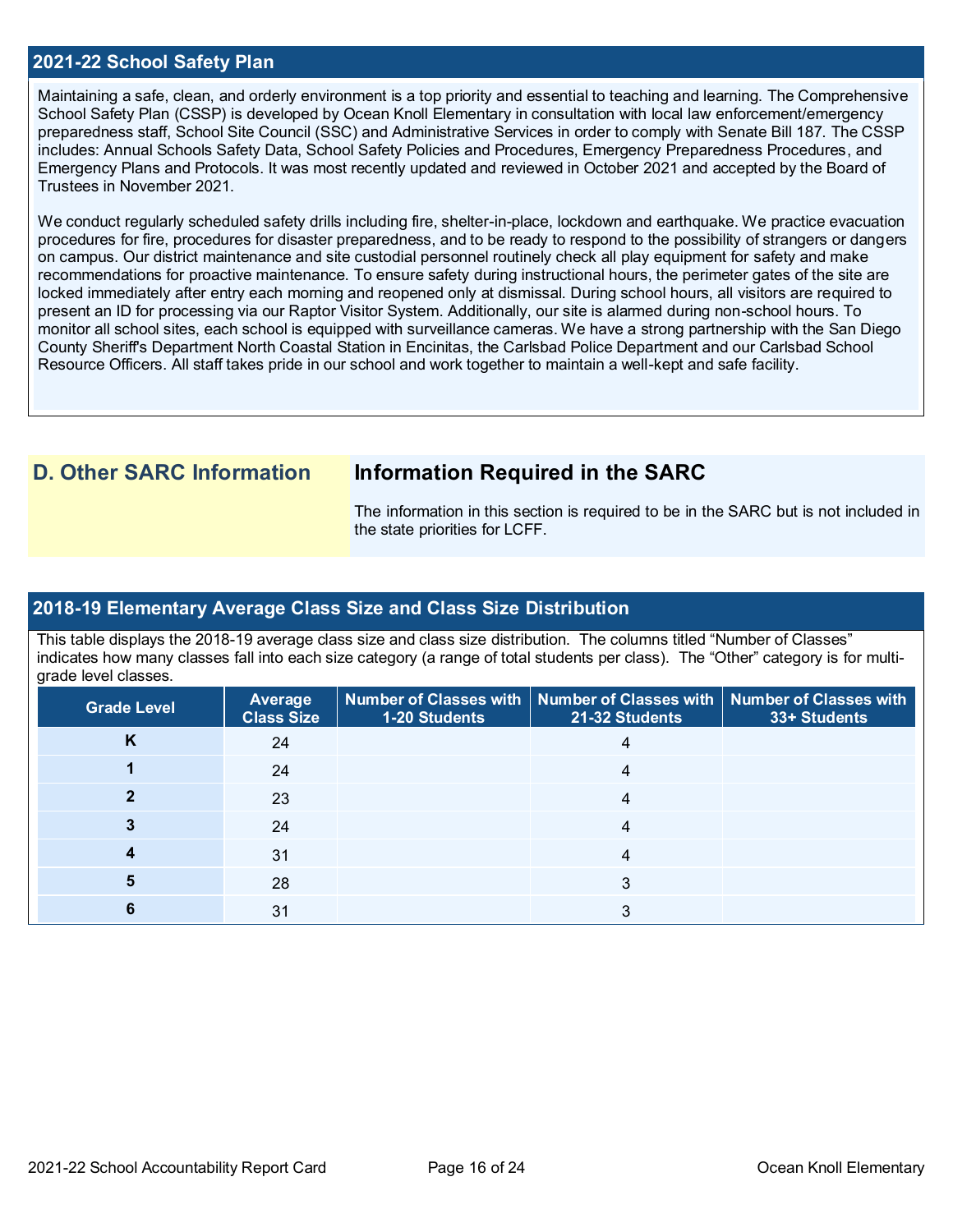### **2019-20 Elementary Average Class Size and Class Size Distribution**

This table displays the 2019-20 average class size and class size distribution. The columns titled "Number of Classes" indicates how many classes fall into each size category (a range of total students per class). The "Other" category is for multi-grade level classes.

| <b>Grade Level</b> | <b>Average</b><br><b>Class Size</b> | 1-20 Students | Number of Classes with   Number of Classes with   Number of Classes with<br>21-32 Students | 33+ Students |
|--------------------|-------------------------------------|---------------|--------------------------------------------------------------------------------------------|--------------|
| K                  | 23                                  |               | 4                                                                                          |              |
|                    | 24                                  |               | 4                                                                                          |              |
|                    | 24                                  |               | 4                                                                                          |              |
|                    | 24                                  |               | 3                                                                                          |              |
|                    | 31                                  |               | 3                                                                                          |              |
| 5                  | 29                                  |               | 4                                                                                          |              |
| 6                  | 31                                  |               | 3                                                                                          |              |
| <b>Other</b>       | 23                                  |               |                                                                                            |              |

### **2020-21 Elementary Average Class Size and Class Size Distribution**

This table displays the 2020-21 average class size and class size distribution. The columns titled "Number of Classes" indicates how many classes fall into each size category (a range of total students per class). The "Other" category is for multi-grade level classes.

| <b>Grade Level</b> | Average<br><b>Class Size</b> | 1-20 Students | Number of Classes with   Number of Classes with   Number of Classes with<br>21-32 Students | 33+ Students |
|--------------------|------------------------------|---------------|--------------------------------------------------------------------------------------------|--------------|
| ĸ                  | 20                           |               |                                                                                            |              |
|                    | 19                           | 3             |                                                                                            |              |
|                    | 20                           | 3             |                                                                                            |              |
|                    | 22                           |               | 3                                                                                          |              |
|                    | 24                           |               | 3                                                                                          |              |
| 5                  | 28                           |               | 3                                                                                          |              |
|                    | 24                           |               | 4                                                                                          |              |

### **2020-21 Ratio of Pupils to Academic Counselor**

This table displays the ratio of pupils to Academic Counselor. One full time equivalent (FTE) equals one staff member working full time; one FTE could also represent two staff members who each work 50 percent of full time.

| <b>Title</b>                        | <b>Ratio</b> |
|-------------------------------------|--------------|
| <b>Pupils to Academic Counselor</b> |              |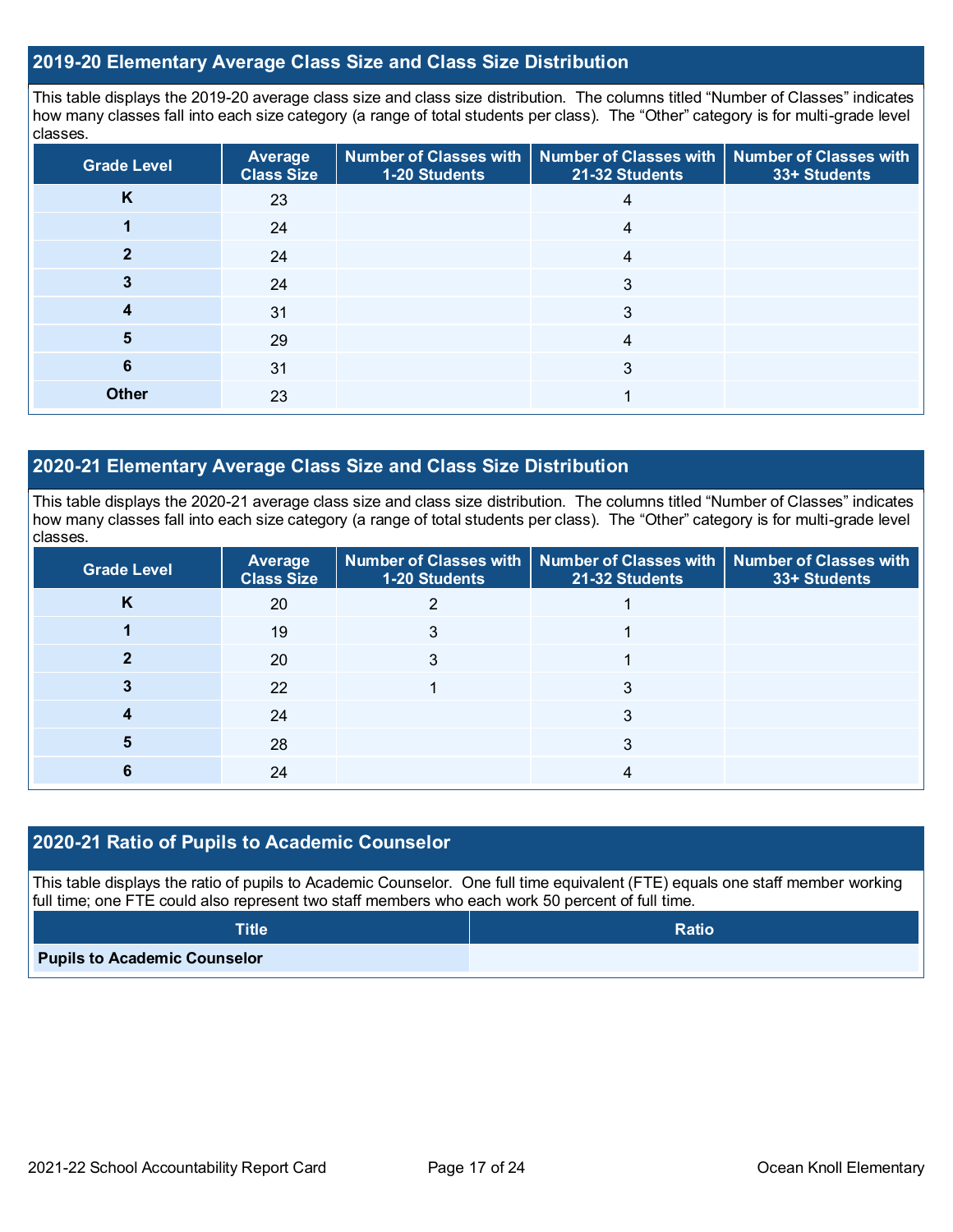### **2020-21 Student Support Services Staff**

This table displays the number of FTE support staff assigned to this school. One full time equivalent (FTE) equals one staff member working full time; one FTE could also represent two staff members who each work 50 percent of full time.

| <b>Title</b>                                                         | <b>Number of FTE Assigned to School</b> |
|----------------------------------------------------------------------|-----------------------------------------|
| <b>Counselor (Academic, Social/Behavioral or Career Development)</b> | 0                                       |
| Library Media Teacher (Librarian)                                    | $\mathbf{0}$                            |
| <b>Library Media Services Staff (Paraprofessional)</b>               | $\mathbf{0}$                            |
| <b>Psychologist</b>                                                  |                                         |
| <b>Social Worker</b>                                                 | $\Omega$                                |
| <b>Speech/Language/Hearing Specialist</b>                            | 1                                       |
| <b>Resource Specialist (non-teaching)</b>                            | 0.2                                     |
| Other                                                                | 4.5                                     |

## **2019-20 Expenditures Per Pupil and School Site Teacher Salaries**

This table displays the 2019-20 expenditures per pupil and average teach salary for this school. Cells with N/A values do not require data.

| <b>Level</b>                                         | <b>Total</b><br><b>Expenditures</b><br><b>Per Pupil</b> | <b>Expenditures</b><br><b>Per Pupil</b><br>(Restricted) | <b>Expenditures</b><br><b>Per Pupil</b><br>(Unrestricted) | Average<br><b>Teacher</b><br><b>Salary</b> |
|------------------------------------------------------|---------------------------------------------------------|---------------------------------------------------------|-----------------------------------------------------------|--------------------------------------------|
| <b>School Site</b>                                   | \$11,350.86                                             | \$2,708.91                                              | \$8,641.95                                                | \$88,047.00                                |
| <b>District</b>                                      | N/A                                                     | N/A                                                     | \$8,742.21                                                | \$87,014                                   |
| <b>Percent Difference - School Site and District</b> | N/A                                                     | N/A                                                     | $-1.2$                                                    | 1.2                                        |
| <b>State</b>                                         |                                                         |                                                         | \$8,444                                                   | \$85,863                                   |
| <b>Percent Difference - School Site and State</b>    | N/A                                                     | N/A                                                     | 2.3                                                       | 2.5                                        |

### **2020-21 Types of Services Funded**

In addition to general fund State funding, Encinitas Union School District receives State and Federal categorical funding for special programs that include categorical, special education and support programs such as Special Education, Title I, Title II and Title III, where applicable, Mental Health and Instructional Materials.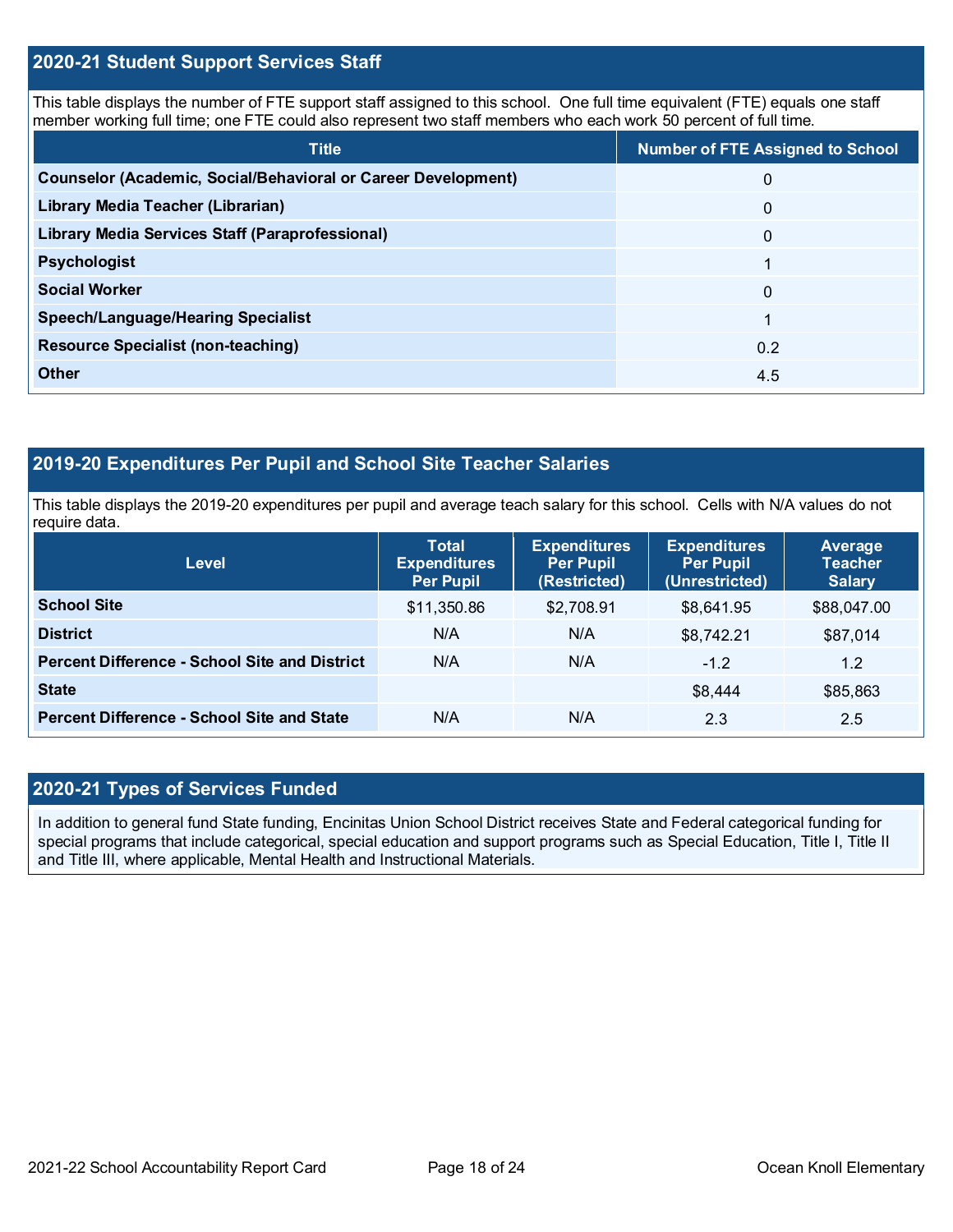### **2019-20 Teacher and Administrative Salaries**

This table displays the 2019-20 Teacher and Administrative salaries. For detailed information on salaries, see the CDE Certification Salaries & Benefits web page at [http://www.cde.ca.gov/ds/fd/cs/.](http://www.cde.ca.gov/ds/fd/cs/)

| Category                                             | <b>District</b><br><b>Amount</b> | <b>State Average</b><br>for Districts<br>in Same Category |
|------------------------------------------------------|----------------------------------|-----------------------------------------------------------|
| <b>Beginning Teacher Salary</b>                      | \$48,084                         | \$52,060                                                  |
| <b>Mid-Range Teacher Salary</b>                      | \$79,249                         | \$84,043                                                  |
| <b>Highest Teacher Salary</b>                        | \$117,538                        | \$107,043                                                 |
| <b>Average Principal Salary (Elementary)</b>         | \$139,665                        | \$133,582                                                 |
| <b>Average Principal Salary (Middle)</b>             | \$0                              | \$138,803                                                 |
| <b>Average Principal Salary (High)</b>               | \$0                              | \$133,845                                                 |
| <b>Superintendent Salary</b>                         | \$225,000                        | \$240,628                                                 |
| <b>Percent of Budget for Teacher Salaries</b>        | 41%                              | 35%                                                       |
| <b>Percent of Budget for Administrative Salaries</b> | 6%                               | 5%                                                        |

### **Professional Development**

In Encinitas teachers participate in professional development at least once per month. Four months are dedicated to districtwide training, while six months are dedicated to school specific training. Teachers also participate in choice and extended learning opportunities, weekly collaboration and planning, as well as individual professional development around personalized learning topics. In 2021-22 all staff completed nine hours of Equity Professional Learning, focused on Identity, Joy, and Representation. Our teachers have also had opportunities to attend district workshops on digital citizenship, digital and print curriculum and programs, CGI, and more.

This table displays the number of school days dedicated to staff development and continuous improvement.

| <b>Subject</b>                                                                  |  | $\vert$ 2019-20 $\vert$ 2020-21 $\vert$ 2021-22 $\vert$ |
|---------------------------------------------------------------------------------|--|---------------------------------------------------------|
| Number of school days dedicated to Staff Development and Continuous Improvement |  |                                                         |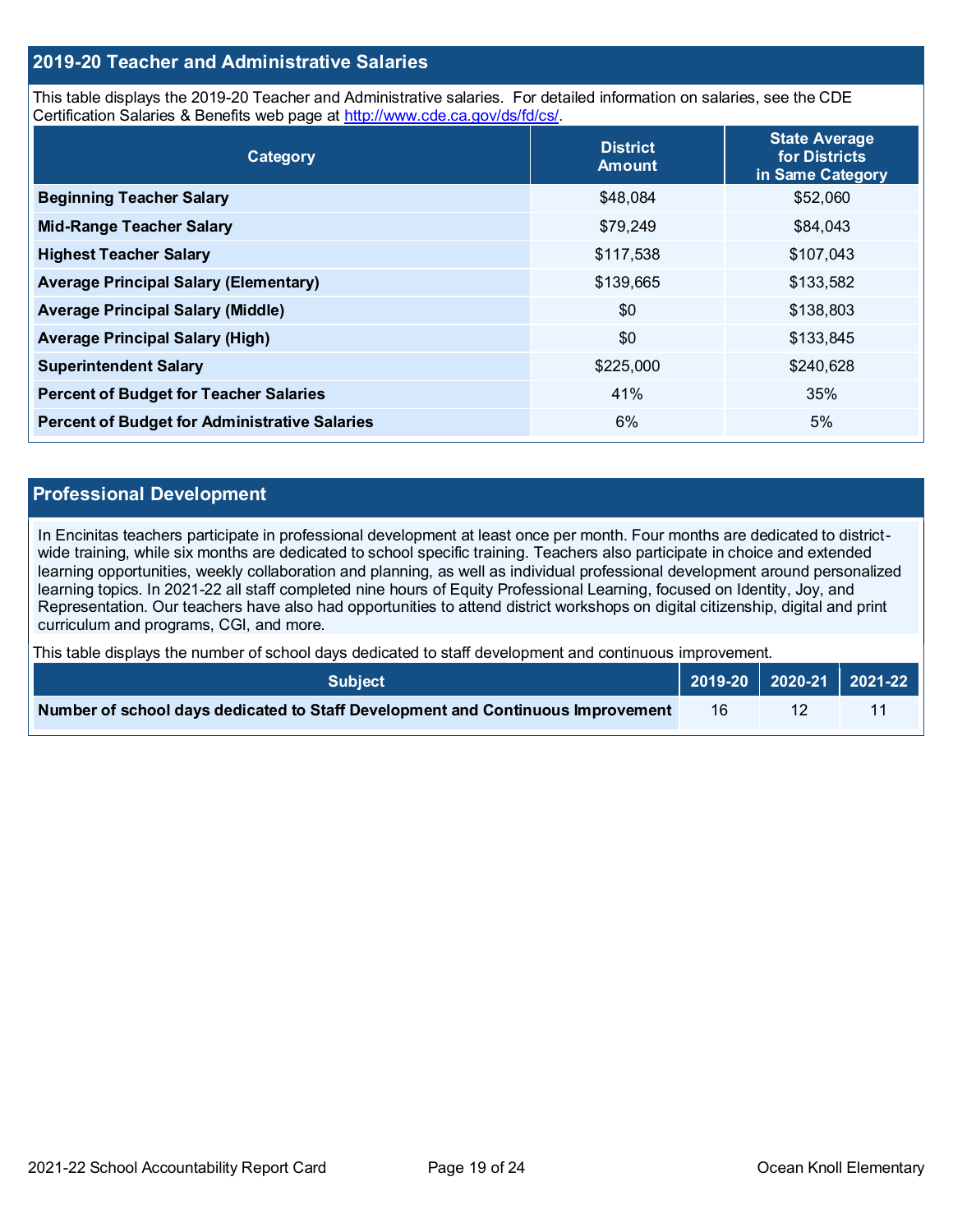# **Encinitas Union Elementary School District 2020-21 Local Accountability Report Card (LARC) Addendum**

# **Local Accountability Report Card (LARC) Addendum**

**2020-21 Local Accountability Report Card (LARC) Addendum Overview**



On July 14, 2021, the California State Board of Education (SBE) determined that the California Department of Education (CDE) will use the SARC as the mechanism to conduct a one-time data collection of the LEA-level aggregate test results of all school's local assessments administered during the 2020–2021 school year in order to meet the federal Every Students Succeeds Act (ESSA) reporting requirement for the Local Educational Agency Accountability Report Cards (LARCs).

Each local educational agency (LEA) is responsible for preparing and posting their annual LARC in accordance with the federal ESSA. As a courtesy, the CDE prepares and posts the LARCs on behalf of all LEAs.

Only for the 2020–2021 school year and the 2020–2021 LARCs, LEAs are required to report their aggregate local assessments test results at the LEA-level to the CDE by populating the tables below via the SARC. These data will be used to meet the LEAs' federal requirement for their LARCs. Note that it is the responsibility of the school and LEA to ensure that all student privacy and suppression rules are in place when reporting data in Tables 3 and 4 in the Addendum, as applicable.

The tables below are not part of the SBE approved 2020–2021 SARC template but rather are the mechanism by which these required data will be collected from LEAs.

For purposes of the LARC and the following tables, an LEA is defined as a school district, a county office of education, or a direct funded charter school.

| 2021-22 District Contact Information |                                                         |  |  |  |
|--------------------------------------|---------------------------------------------------------|--|--|--|
| <b>District Name</b>                 | <b>Encinitas Union Elementary School District</b>       |  |  |  |
| <b>Phone Number</b>                  | 760.944.4300                                            |  |  |  |
| Superintendent                       | Andrée Grey                                             |  |  |  |
| <b>Email Address</b>                 | Andrée.Grey@eusd.net                                    |  |  |  |
| <b>District Website Address</b>      | https://www.eusd.net/our-district/school-accountability |  |  |  |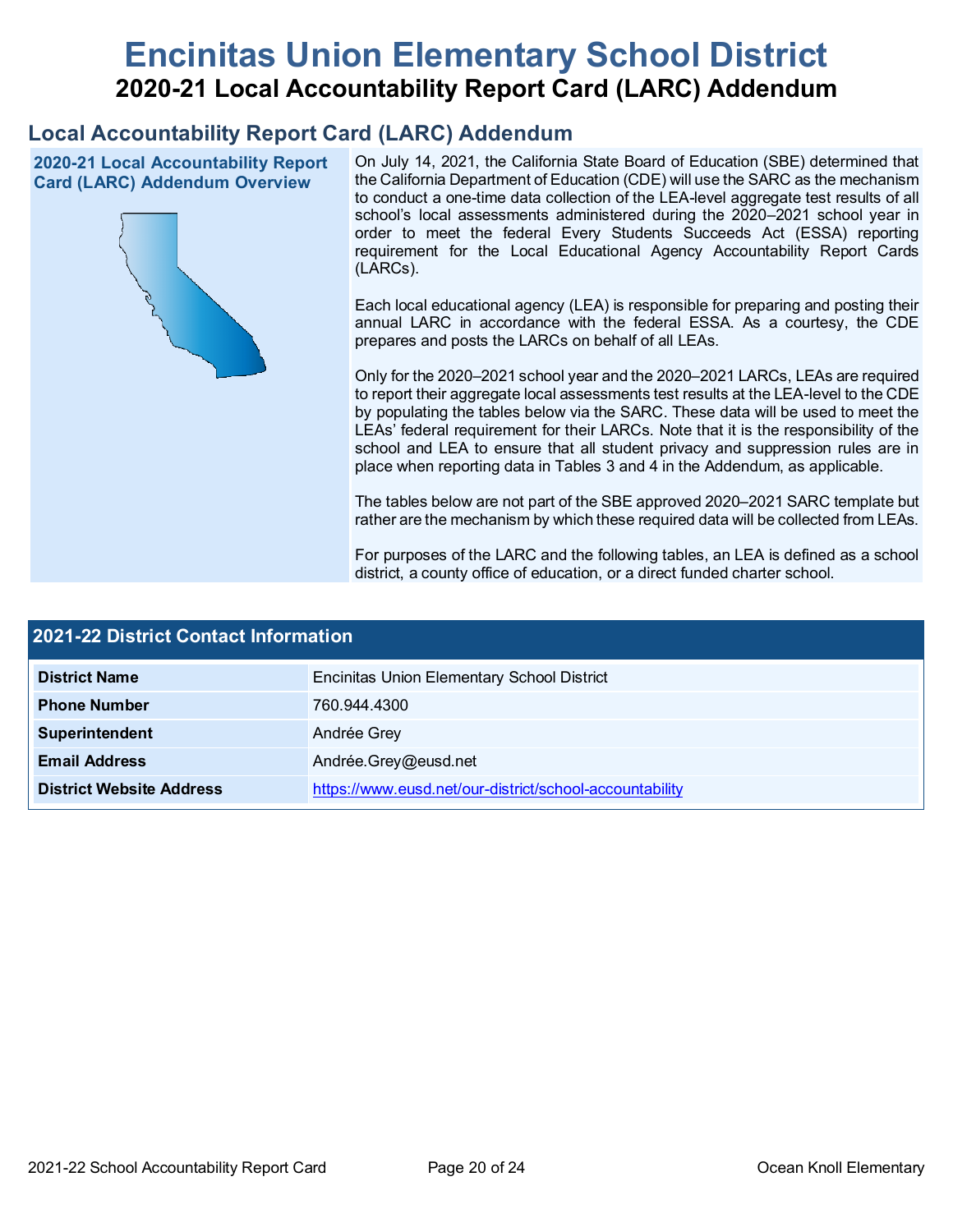### **2020-21 CAASPP Test Results in ELA by Student Group**

This table displays CAASPP test results in ELA by student group for students grades three through eight and grade eleven taking and completing a state-administered assessment. The CDE will populate this table for schools in cases where the school administered the CAASPP assessment. In cases where the school administered a local assessment instead of CAASPP, the CDE will populate this table with "NT" values, meaning this school did not test students using the CAASPP. See the local assessment(s) table for more information.

| <b>CAASPP</b><br><b>Student Groups</b>               | <b>CAASPP</b><br><b>Total</b><br><b>Enrollment</b> | <b>CAASPP</b><br><b>Number</b><br><b>Tested</b> | <b>CAASPP</b><br><b>Percent</b><br><b>Tested</b> | <b>CAASPP</b><br><b>Percent</b><br><b>Not Tested</b> | <b>CAASPP</b><br><b>Percent</b><br>Met or<br><b>Exceeded</b> |
|------------------------------------------------------|----------------------------------------------------|-------------------------------------------------|--------------------------------------------------|------------------------------------------------------|--------------------------------------------------------------|
| <b>All Students</b>                                  | 2938                                               | 1                                               | 0.03                                             | 99.97                                                | --                                                           |
| <b>Female</b>                                        | 1350                                               | $\mathbf 0$                                     | 0.00                                             | 100.00                                               |                                                              |
| <b>Male</b>                                          | 1588                                               | 1                                               | 0.06                                             | 99.94                                                | --                                                           |
| American Indian or Alaska Native                     | 17                                                 | $\pmb{0}$                                       | $-$                                              | 100.00                                               | --                                                           |
| <b>Asian</b>                                         | 121                                                | 0                                               | 0.00                                             | 100.00                                               | --                                                           |
| <b>Black or African American</b>                     | 20                                                 | $\mathbf 0$                                     | 0.00                                             | 100.00                                               |                                                              |
| <b>Filipino</b>                                      | 25                                                 | $\mathbf 0$                                     | 0.00                                             | 100.00                                               |                                                              |
| <b>Hispanic or Latino</b>                            | 640                                                | $\mathbf 0$                                     | 0.00                                             | 100.00                                               | --                                                           |
| Native Hawaiian or Pacific Islander                  | --                                                 | --                                              | --                                               | --                                                   | --                                                           |
| <b>Two or More Races</b>                             | 148                                                | 0                                               | 0.00                                             | 100.00                                               | --                                                           |
| <b>White</b>                                         | 1962                                               | 1                                               | 0.05                                             | 99.95                                                | --                                                           |
| <b>English Learners</b>                              | 263                                                | $\mathbf 0$                                     | 0.00                                             | 100.00                                               |                                                              |
| <b>Foster Youth</b>                                  | $\overline{\phantom{m}}$                           | $\hspace{0.05cm}$ $\hspace{0.05cm}$             | $\overline{\phantom{a}}$                         | $-$                                                  | $\qquad \qquad \blacksquare$                                 |
| <b>Homeless</b>                                      | 20                                                 | $\mathbf 0$                                     | 0.00                                             | 100.00                                               | --                                                           |
| <b>Military</b>                                      | 13                                                 | 0                                               | 0.00                                             | 100.00                                               | --                                                           |
| <b>Socioeconomically Disadvantaged</b>               | 508                                                | $\mathbf 0$                                     | 0.00                                             | 100.00                                               | --                                                           |
| <b>Students Receiving Migrant Education Services</b> | --                                                 | --                                              |                                                  |                                                      |                                                              |
| <b>Students with Disabilities</b>                    | 511                                                | $\mathbf{1}$                                    | 0.20                                             | 99.80                                                | --                                                           |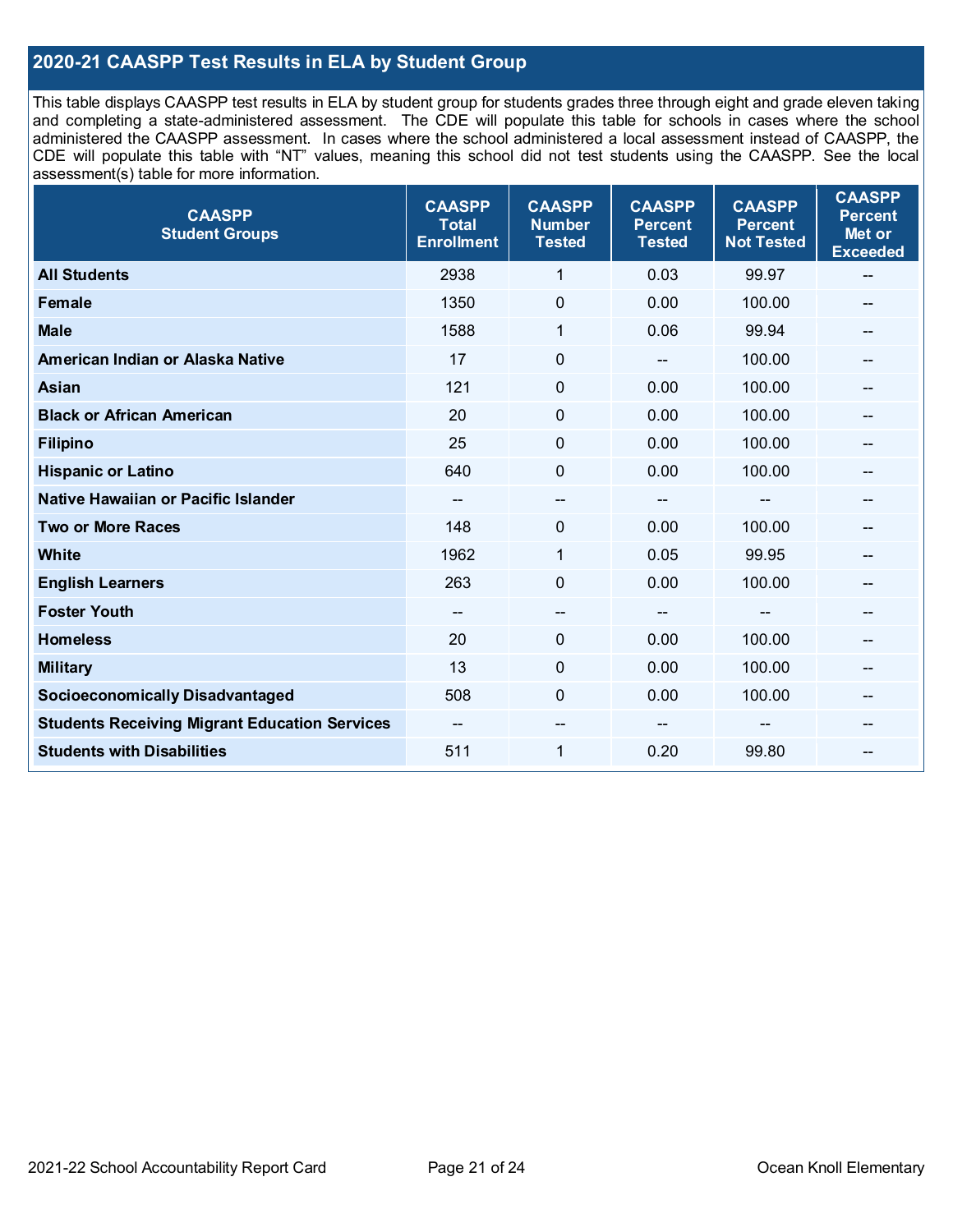### **2020-21 CAASPP Test Results in Math by Student Group**

This table displays CAASPP test results in Math by student group for students grades three through eight and grade eleven taking and completing a state-administered assessment. The CDE will populate this table for schools in cases where the school administered the CAASPP assessment. In cases where the school administered a local assessment instead of CAASPP, the CDE will populate this table with "NT" values, meaning this school did not test students using the CAASPP. See the local assessment(s) table for more information.

| <b>CAASPP</b><br><b>Student Groups</b>               | <b>CAASPP</b><br><b>Total</b><br><b>Enrollment</b> | <b>CAASPP</b><br><b>Number</b><br><b>Tested</b> | <b>CAASPP</b><br><b>Percent</b><br><b>Tested</b> | <b>CAASPP</b><br><b>Percent</b><br><b>Not Tested</b> | <b>CAASPP</b><br><b>Percent</b><br>Met or<br><b>Exceeded</b> |
|------------------------------------------------------|----------------------------------------------------|-------------------------------------------------|--------------------------------------------------|------------------------------------------------------|--------------------------------------------------------------|
| <b>All Students</b>                                  | 2938                                               | 1                                               | 0.03                                             | 99.97                                                | $-$                                                          |
| Female                                               | 1350                                               | $\mathbf 0$                                     | 0.00                                             | 100.00                                               |                                                              |
| <b>Male</b>                                          | 1588                                               | 1                                               | 0.06                                             | 99.94                                                | $\overline{a}$                                               |
| American Indian or Alaska Native                     | 17                                                 | $\pmb{0}$                                       |                                                  | 100.00                                               | --                                                           |
| <b>Asian</b>                                         | 121                                                | 0                                               | 0.00                                             | 100.00                                               | --                                                           |
| <b>Black or African American</b>                     | 20                                                 | $\mathbf 0$                                     | 0.00                                             | 100.00                                               |                                                              |
| <b>Filipino</b>                                      | 25                                                 | $\mathbf 0$                                     | 0.00                                             | 100.00                                               |                                                              |
| <b>Hispanic or Latino</b>                            | 640                                                | $\mathbf 0$                                     | 0.00                                             | 100.00                                               | --                                                           |
| Native Hawaiian or Pacific Islander                  | --                                                 | $\overline{\phantom{a}}$                        | --                                               | --                                                   | --                                                           |
| <b>Two or More Races</b>                             | 148                                                | 0                                               | 0.00                                             | 100.00                                               | --                                                           |
| White                                                | 1962                                               | 1                                               | 0.05                                             |                                                      | --                                                           |
| <b>English Learners</b>                              | 263                                                | 0                                               | 0.00                                             | 100.00                                               |                                                              |
| <b>Foster Youth</b>                                  | --                                                 | $\hspace{0.05cm}$ – $\hspace{0.05cm}$           | --                                               | $\mathbf{m}$                                         | --                                                           |
| <b>Homeless</b>                                      | 20                                                 | $\mathbf 0$                                     | 0.00                                             | 100.00                                               | --                                                           |
| <b>Military</b>                                      | 13                                                 | $\mathbf 0$                                     | 0.00                                             | 100.00                                               |                                                              |
| <b>Socioeconomically Disadvantaged</b>               | 508                                                | $\Omega$                                        | 0.00                                             | 100.00                                               | --                                                           |
| <b>Students Receiving Migrant Education Services</b> | --                                                 | --                                              |                                                  |                                                      |                                                              |
| <b>Students with Disabilities</b>                    | 511                                                | 1                                               | 0.20                                             | 99.80                                                | $-$                                                          |

### **2020-21 Local Assessment Test Results in ELA by Student Group**

This table displays Local Assessment test results in ELA by student group for students grades three through eight and grade eleven. LEAs/schools will populate this table for schools in cases where the school administered a local assessment. In cases where the school administered the CAASPP assessment, LEAs/schools will populate this table with "N/A" values in all cells, meaning this table is Not Applicable for this school.

| <b>iReady</b><br><b>Student Groups</b> | <b>iReady</b><br><b>Total</b><br><b>Enrollment</b> | <b>iReady</b><br><b>Number</b><br><b>Tested</b> | <b>iReady</b><br><b>Percent</b><br><b>Tested</b> | <b>iReady</b><br><b>Percent</b><br><b>Not Tested</b> | <b>iReady</b><br><b>Percent</b><br>At or Above<br>Grade Level |
|----------------------------------------|----------------------------------------------------|-------------------------------------------------|--------------------------------------------------|------------------------------------------------------|---------------------------------------------------------------|
| <b>All Students</b>                    | 2929                                               | 2794                                            | 95.39                                            | 4.61                                                 | 74.91                                                         |
| Female                                 | 1349                                               | 1278                                            | 94.74                                            | 5.26                                                 | 78.25                                                         |
| <b>Male</b>                            | 1578                                               | 1516                                            | 96.07                                            | 3.93                                                 | 72.1                                                          |
| American Indian or Alaska Native       | 17                                                 | 16                                              | 94.12                                            | 5.88                                                 | 62.5                                                          |
| <b>Asian</b>                           | 122                                                | 117                                             | 95.9                                             | 4.1                                                  | 89.74                                                         |

2021-22 School Accountability Report Card Page 22 of 24 Ocean Knoll Elementary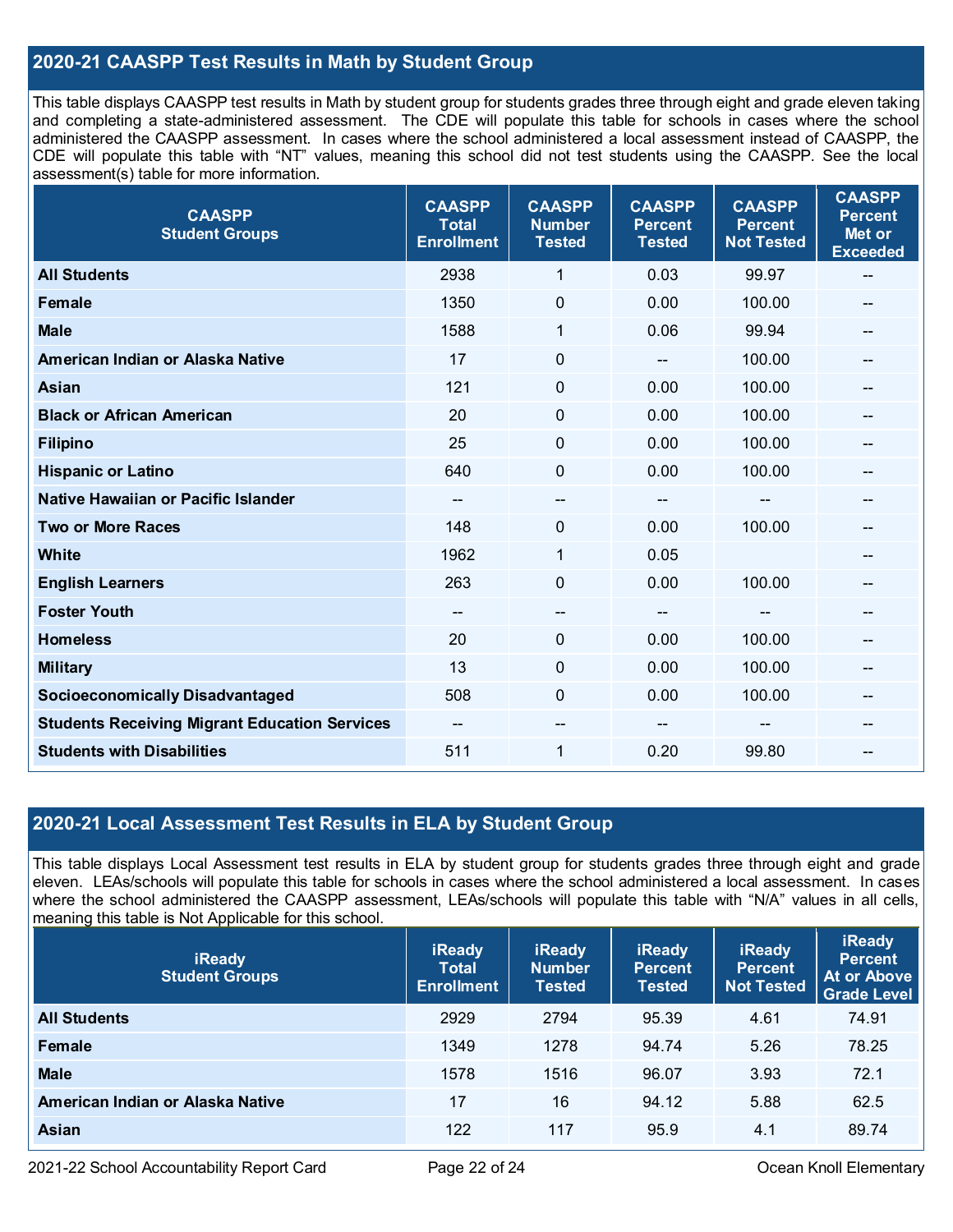| <b>Black or African American</b>                                                           | 20                                               | 18                                            | 90                                             | 10                                                 | 61.11                                                                     |  |
|--------------------------------------------------------------------------------------------|--------------------------------------------------|-----------------------------------------------|------------------------------------------------|----------------------------------------------------|---------------------------------------------------------------------------|--|
| <b>Filipino</b>                                                                            | 26                                               | 23                                            | 88.46                                          | 11.54                                              | 69.57                                                                     |  |
| <b>Hispanic or Latino</b>                                                                  | 638                                              | 609                                           | 95.45                                          | 4.55                                               | 52.38                                                                     |  |
| Native Hawaiian or Pacific Islander                                                        | 5                                                | $\overline{4}$                                | --                                             | $\qquad \qquad \blacksquare$                       | --                                                                        |  |
| <b>Two or More Races</b>                                                                   | 129                                              | 121                                           | 93.8                                           | 6.2                                                | 81.82                                                                     |  |
| <b>White</b>                                                                               | 1954                                             | 1872                                          | 95.8                                           | 4.2                                                | 81.04                                                                     |  |
| <b>English Learners</b>                                                                    | 250                                              | 233                                           | 93.2                                           | 6.8                                                | 16.74                                                                     |  |
| <b>Homeless</b>                                                                            | 7                                                | 6                                             | --                                             | $-$                                                | --                                                                        |  |
| <b>Socioeconomically Disadvantaged</b>                                                     | 382                                              | 354                                           | 92.67                                          | 7.33                                               | 41.81                                                                     |  |
| <b>Students Receiving Migrant Education Services</b>                                       | 8                                                | $\overline{7}$                                |                                                |                                                    |                                                                           |  |
| <b>Students with Disabilities</b>                                                          | 570                                              | 525                                           | 92.11                                          | 7.89                                               | 47.81                                                                     |  |
| <b>STAR</b><br><b>Student Groups</b>                                                       | <b>STAR</b><br><b>Total</b><br><b>Enrollment</b> | <b>STAR</b><br><b>Number</b><br><b>Tested</b> | <b>STAR</b><br><b>Percent</b><br><b>Tested</b> | <b>STAR</b><br><b>Percent</b><br><b>Not Tested</b> | <b>STAR</b><br><b>Percent</b><br><b>At or Above</b><br><b>Grade Level</b> |  |
| <b>All Students</b>                                                                        | 2929                                             | $\mathfrak{S}$                                |                                                |                                                    | --                                                                        |  |
| <b>Male</b>                                                                                | 1578                                             | $\mathbf{1}$                                  |                                                | $\qquad \qquad -$                                  | --                                                                        |  |
| <b>Hispanic or Latino</b>                                                                  | 638                                              | $\mathbf{1}$                                  |                                                | $\qquad \qquad -$                                  | --                                                                        |  |
| <b>Students with Disabilities</b>                                                          | 570                                              | 1                                             | --                                             | $- -$                                              | --                                                                        |  |
| *At or above the grade-level standard in the context of the local assessment administered. |                                                  |                                               |                                                |                                                    |                                                                           |  |

# **2020-21 Local Assessment Test Results in Math by Student Group**

This table displays Local Assessment test results in Math by student group for students grades three through eight and grade eleven. LEAs/schools will populate this table for schools in cases where the school administered a local assessment. In cases where the school administered the CAASPP assessment, LEAs/schools will populate this table with "N/A" values in all cells, meaning this table is Not Applicable for this school.

| <b>iReady</b><br><b>Student Groups</b> | <b>iReady</b><br><b>Total</b><br><b>Enrollment</b> | <b>iReady</b><br><b>Number</b><br><b>Tested</b> | <b>iReady</b><br><b>Percent</b><br><b>Tested</b> | <b>iReady</b><br><b>Percent</b><br><b>Not Tested</b> | <b>iReady</b><br><b>Percent</b><br><b>At or Above</b><br><b>Grade Level</b> |
|----------------------------------------|----------------------------------------------------|-------------------------------------------------|--------------------------------------------------|------------------------------------------------------|-----------------------------------------------------------------------------|
| <b>All Students</b>                    | 2929                                               | 2812                                            | 96.01                                            | 3.99                                                 | 58.78                                                                       |
| Female                                 | 1349                                               | 1285                                            | 95.26                                            | 4.74                                                 | 54.94                                                                       |
| <b>Male</b>                            | 1578                                               | 1527                                            | 96.77                                            | 3.23                                                 | 62.02                                                                       |
| American Indian or Alaska Native       | 17                                                 | 17                                              | 100                                              |                                                      | 35.29                                                                       |
| Asian                                  | 122                                                | 118                                             | 96.72                                            | 3.28                                                 | 77.97                                                                       |
| <b>Black or African American</b>       | 20                                                 | 18                                              | 90                                               | 10                                                   | 38.89                                                                       |
| <b>Filipino</b>                        | 26                                                 | 23                                              | 88.46                                            | 11.54                                                | 56.52                                                                       |
| <b>Hispanic or Latino</b>              | 638                                                | 622                                             | 97.49                                            | 2.51                                                 | 34.08                                                                       |
| Native Hawaiian or Pacific Islander    | 5                                                  | $\overline{4}$                                  | $\overline{\phantom{a}}$                         | $\overline{\phantom{a}}$                             | --                                                                          |
| <b>Two or More Races</b>               | 129                                                | 123                                             | 95.35                                            | 4.65                                                 | 68.29                                                                       |
| <b>White</b>                           | 1954                                               | 1872                                            | 95.8                                             | 4.2                                                  | 65.49                                                                       |
| <b>English Learners</b>                | 250                                                | 239                                             | 95.6                                             | 4.4                                                  | 12.13                                                                       |
| <b>Homeless</b>                        | 7                                                  | 6                                               |                                                  | --                                                   | $\qquad \qquad \qquad -$                                                    |